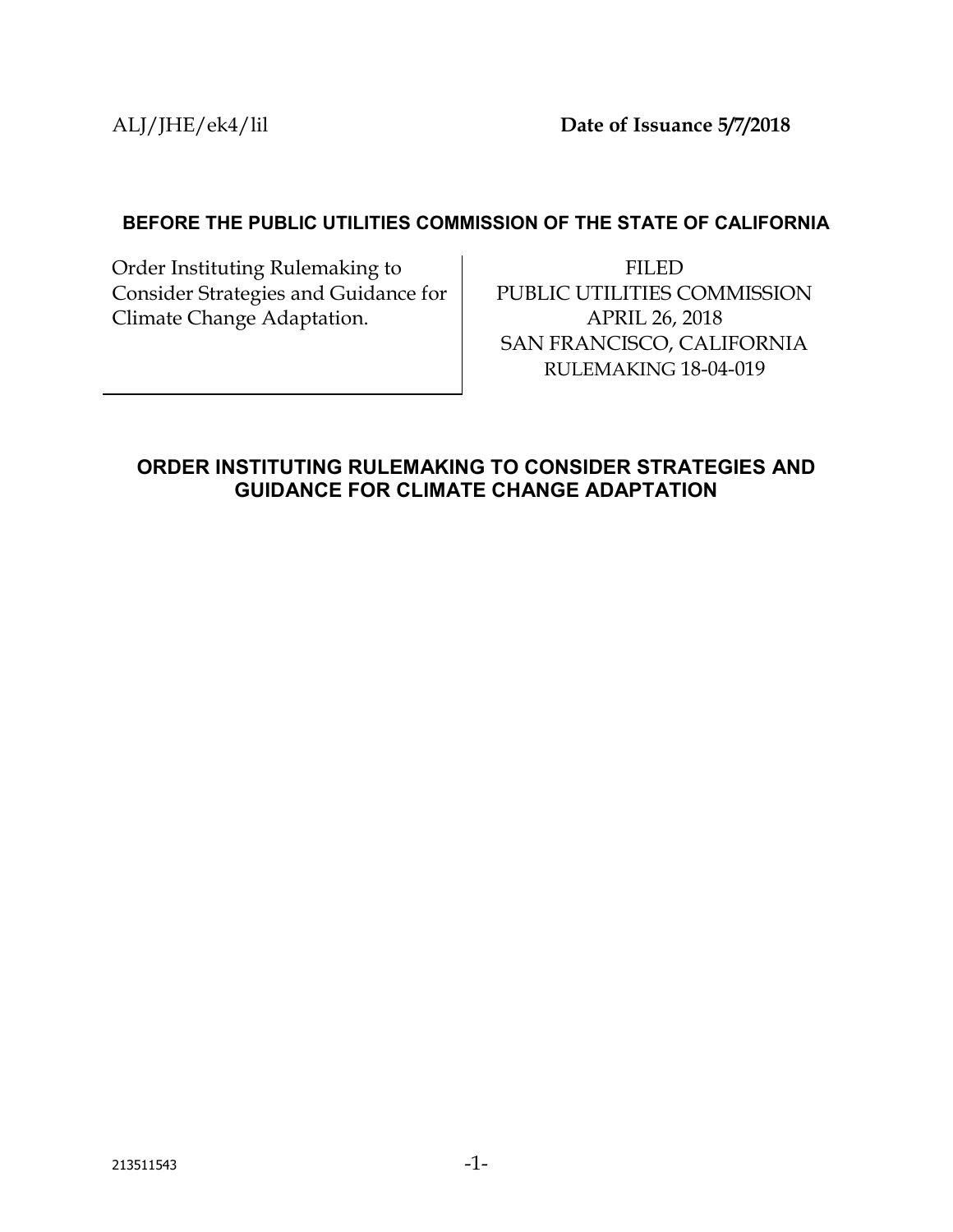# **Table of Contents**

#### **Title Page**

|      |                                                                               |                                                                   | ORDER INSTITUTING RULEMAKING TO CONSIDER STRATEGIES AND      |  |  |
|------|-------------------------------------------------------------------------------|-------------------------------------------------------------------|--------------------------------------------------------------|--|--|
|      |                                                                               |                                                                   |                                                              |  |  |
|      |                                                                               |                                                                   |                                                              |  |  |
| 1.   |                                                                               |                                                                   |                                                              |  |  |
| 2.   |                                                                               |                                                                   |                                                              |  |  |
|      | The Need for Electric and Gas Utilities to Adapt to Climate Change  4<br>2.1. |                                                                   |                                                              |  |  |
|      | 2.2.                                                                          |                                                                   |                                                              |  |  |
|      |                                                                               |                                                                   |                                                              |  |  |
|      |                                                                               | 2.2.2.                                                            |                                                              |  |  |
|      |                                                                               | 2.2.3.                                                            |                                                              |  |  |
|      |                                                                               |                                                                   |                                                              |  |  |
|      |                                                                               | 2.2.5.                                                            |                                                              |  |  |
| 2.3. |                                                                               | Electric and Natural Gas Utility Efforts on Climate Adaptation 11 |                                                              |  |  |
|      |                                                                               |                                                                   | 2.3.1. Risk Assessment and Mitigation Phase (RAMP) 12        |  |  |
|      |                                                                               | 2.3.2.                                                            | Participation in Federal Government Resiliency Efforts 13    |  |  |
|      |                                                                               |                                                                   | 2.3.3. Electric and Gas Utility Vulnerability Assessments 14 |  |  |
| 3.   |                                                                               |                                                                   |                                                              |  |  |
|      | 3.1.                                                                          |                                                                   |                                                              |  |  |
|      | 3.2.                                                                          |                                                                   |                                                              |  |  |
|      | 3.3.                                                                          |                                                                   |                                                              |  |  |
|      | 3.4.                                                                          |                                                                   |                                                              |  |  |
|      | 3.5.                                                                          |                                                                   |                                                              |  |  |
| 4.   |                                                                               |                                                                   |                                                              |  |  |
| 5.   |                                                                               |                                                                   |                                                              |  |  |
| 6.   |                                                                               |                                                                   |                                                              |  |  |
| 7.   |                                                                               |                                                                   |                                                              |  |  |
| 8.   |                                                                               |                                                                   |                                                              |  |  |
|      | Appendix 1                                                                    |                                                                   |                                                              |  |  |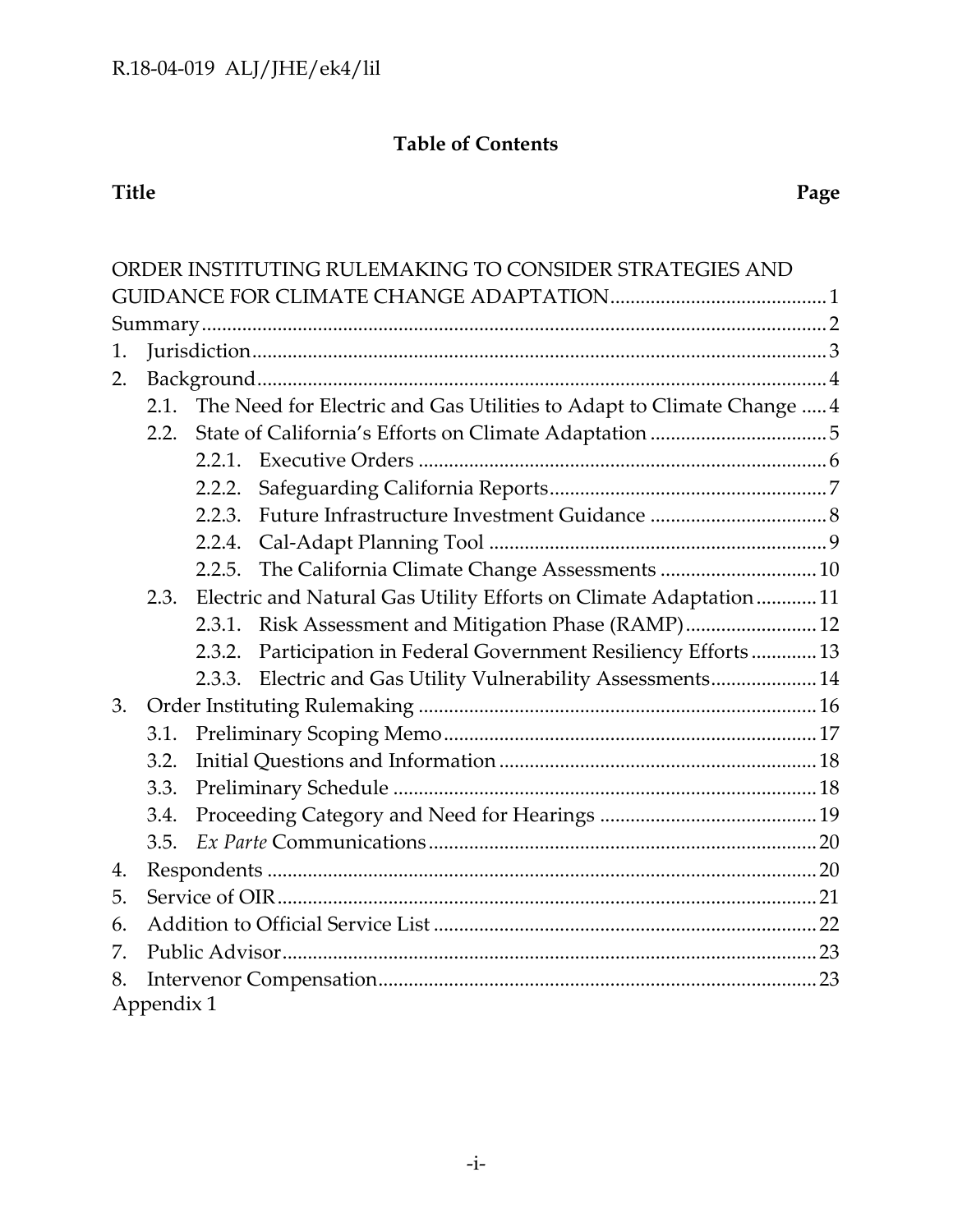## **ORDER INSTITUTING RULEMAKING TO CONSIDER STRATEGIES AND GUIDANCE FOR CLIMATE CHANGE ADAPTATION**

#### <span id="page-2-0"></span>**Summary**

This Order Instituting Rulemaking considers strategies to integrate climate change adaptation matters in relevant Commission proceedings. Robust climate adaptation planning in a time of worsening climate impacts is a prudent next step to ensure the safety and reliability of all investor-owned public utilities.

Climate impacts are being experienced across California, and many of the industries the Commission regulates will be affected. As a result, we anticipate this Rulemaking to have multiple phases to deal with aspects of the water, telecommunication, electric, and natural gas utilities that require adaptation to climate change. The electricity and natural gas utilities will be the only utilities addressed in Phase 1 of this proceeding, though some subjects in Phase 1, such as climate projections, may relate to all utilities.

In Phase 1 of this Rulemaking, we expect to consider:

- How to define climate change adaptation for the electricity and natural gas utilities.
- Ways to address climate change adaptation issues in Commission proceedings and activities to ensure safety and reliability of utility operations.
- Data, tools, and resources necessary for utility planning and operations related to climate adaptation.
- Risks facing the electric and natural gas utilities with respect to climate change adaptation and the magnitudes of these risks.
- Guidance to electric and gas utilities on how to incorporate adaptation into their planning and operations.

Because climate change adaptation is an issue relevant across numerous

proceedings, the Commission invites all interested persons to participate in this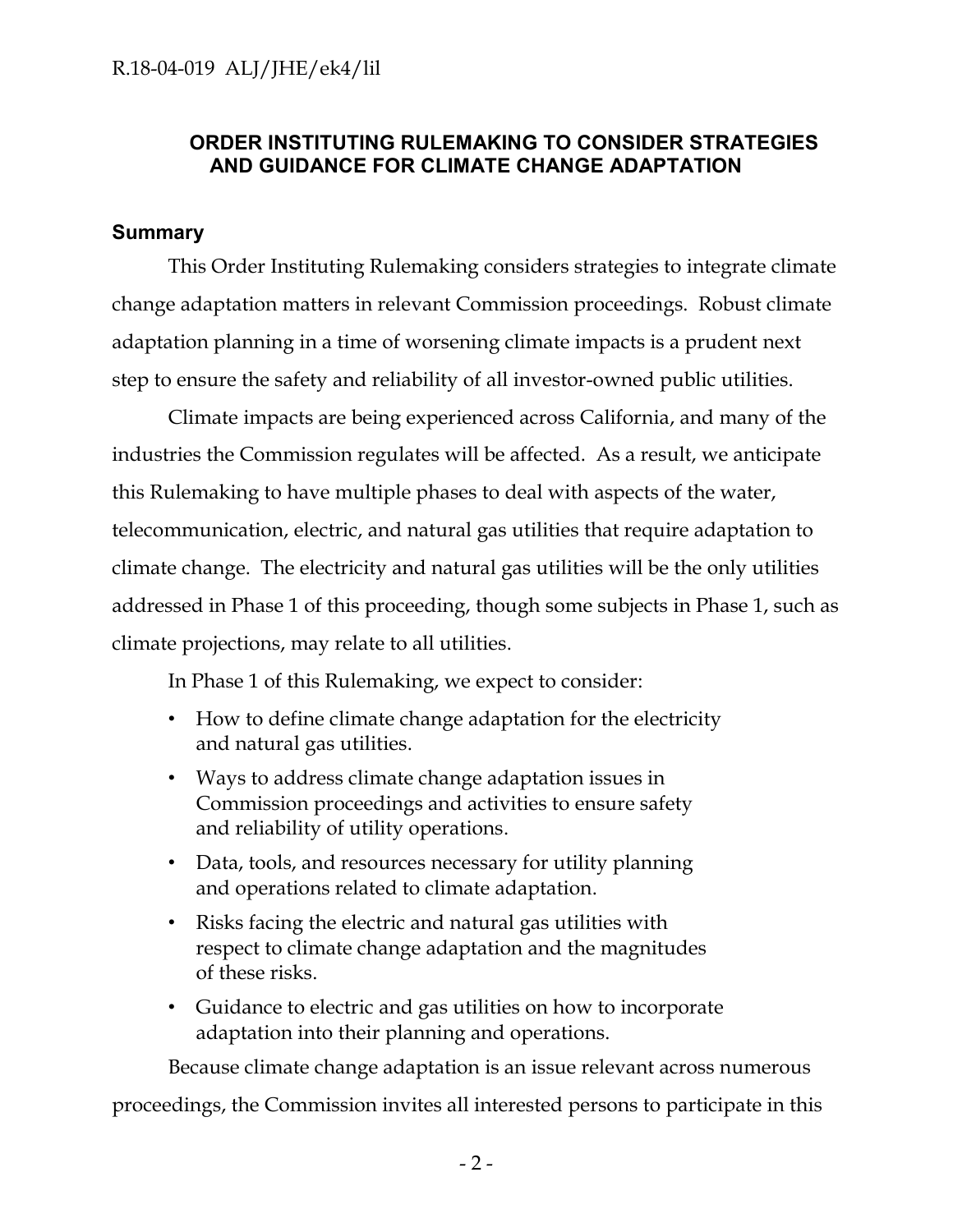proceeding to ensure that adaptation to climate change and resilience are fully considered. Interested persons may comment on this Rulemaking, the proposed questions herein, and the preliminary scoping memo, consistent with the schedule and procedure described herein.

## <span id="page-3-0"></span>**1. Jurisdiction**

The Commission has broad authority and jurisdiction over investor-owned public utilities, as provided in state statute, including Public Utilities (Pub. Util.) Code §§ 216, 222, 228, 399.11 through 399.31, 451, 761 784, 950 through 969.

In particular, public utilities have a responsibility to furnish and maintain service and facilities as necessary to promote public health and safety:

Every public utility shall furnish and maintain such adequate, efficient, just, and reasonable service, instrumentalities, equipment, and facilities…as are necessary to promote the safety, health, comfort, and convenience of its patrons, employees, and the public. (Pub. Util. Code § 451.)

The Commission also has broad responsibility and authority to protect

public health and safety:

The commission may supervise and regulate every public utility in the State and may do all things, whether specifically designated in this part or in addition thereto, which are necessary and convenient in the exercise of such power and jurisdiction. (Pub. Util. Code § 701.)

We recognize these broad authorities as we consider strategies for

integrating climate change adaptation standards into our processes and those of the investor-owned utilities.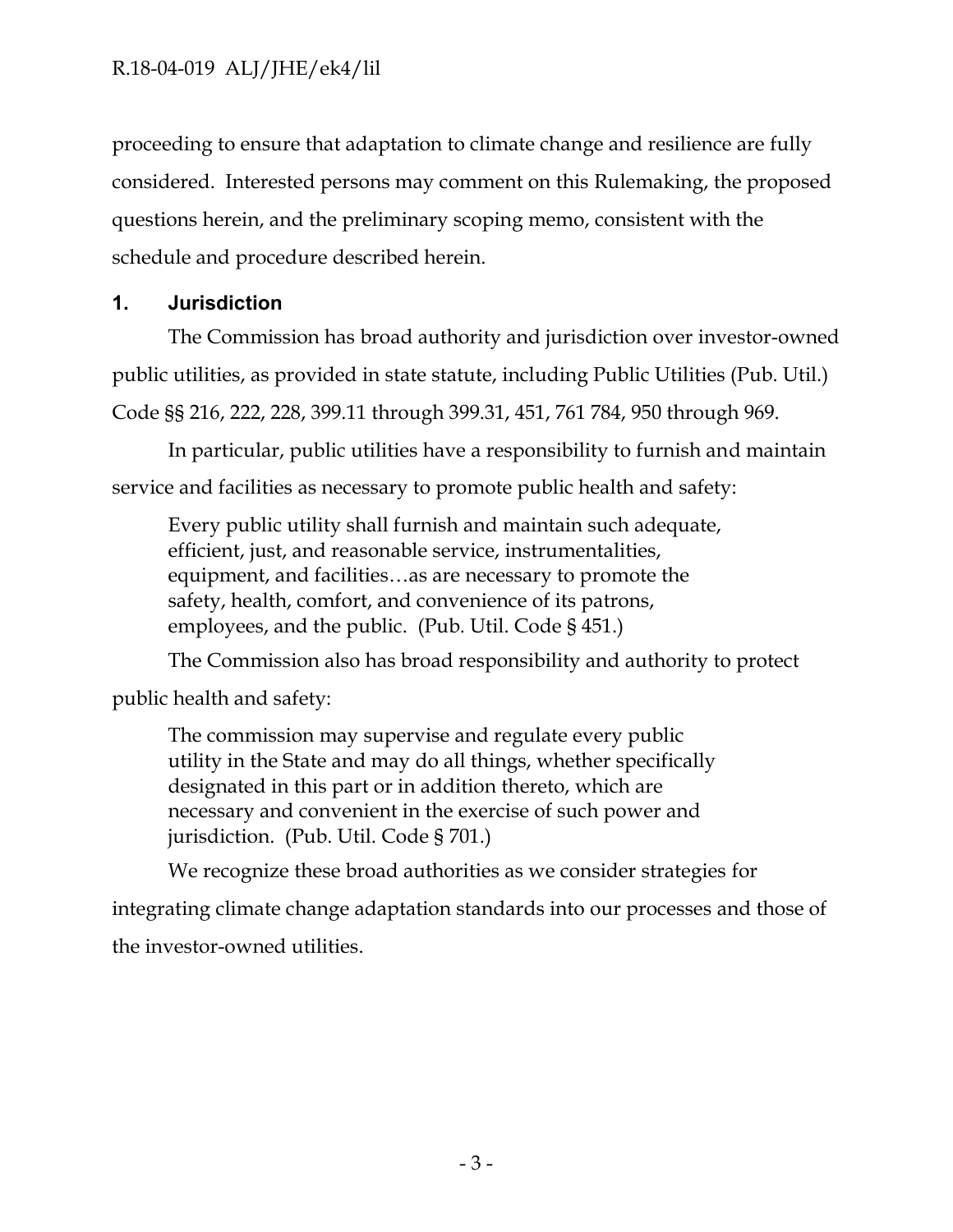## <span id="page-4-1"></span><span id="page-4-0"></span>**2. Background**

 $\overline{a}$ 

## **2.1. The Need for Electric and Gas Utilities to Adapt to Climate Change**

California is experiencing impacts from climate change, such as rising sea levels that can potentially inundate power plants and substations, increased temperatures that cause undue strain on transformers, increased line losses between electric generators and load, and increased overall electric demand.

In 2012, Lawrence Berkeley National Lab (LBNL) issued a report entitled, *Estimating Risk to California Energy Infrastructure from Projected Climate Change*. 1 The report identified which types of energy assets will be affected, how they will be affected, under what conditions they will be affected, and the consequences of those effects. LBNL's model shows higher temperatures may necessitate up to 38% additional peak generation capacity and up to 31% additional transmission capacity by the end of the century due to the compromising effects of higher temperatures on power plant capacity, transformer and substation capacity, and transmission and distribution line losses, coupled with higher peak electricity demand.

The report also suggests that key transmission corridors are vulnerable to increased fire frequency. For example, the report shows a 40% increased probability of wildfire exposure for some major transmission lines, including the transmission line bringing hydropower generation from the Pacific Northwest during peak demand periods. Finally, the report identifies energy infrastructure vulnerable to sea level encroachment. Up to twenty-five coastal power plants

<sup>1</sup> *Estimating Risk to California Energy Infrastructure from Projected Climate Change*, July 2012, prepared by LBNL for California Energy Commission (CEC) under Public Interest Energy Research (PIER) grant number 500-99-013. (Report is available online at: [http://www.energy.ca.gov/2012publications/CEC-500-2012-057/CEC-500-2012-057.pdf\)](http://www.energy.ca.gov/2012publications/CEC-500-2012-057/CEC-500-2012-057.pdf).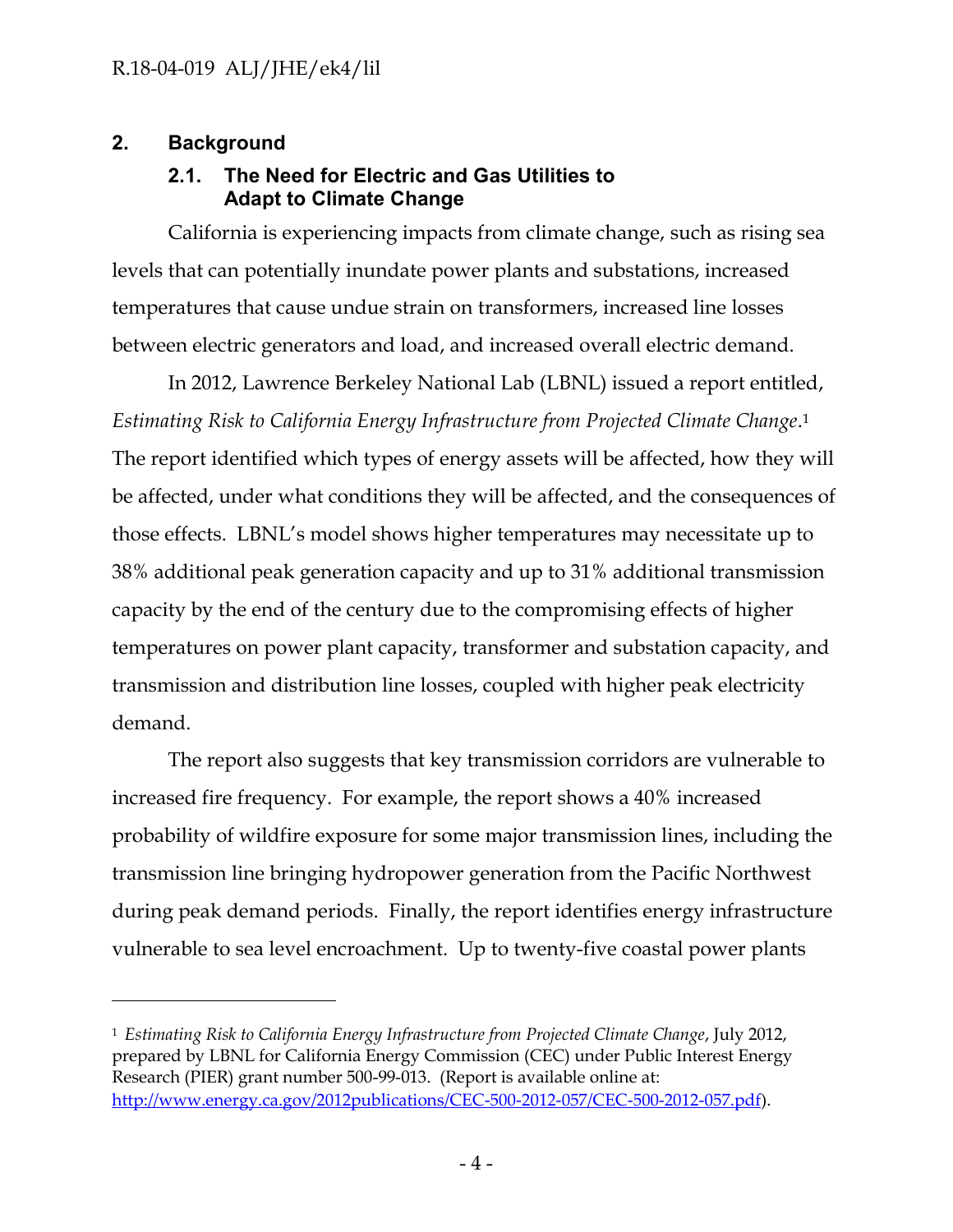$\overline{a}$ 

and eighty-six substations were found to be at risk of flooding or compromised operation due to sea level rise.<sup>2</sup>

Other studies reinforce the findings of significant impacts on electric and gas utilities. The CEC funded a study by the Pacific Institute, *The Impacts of Sea Level Rise on the California Coast*, that further explored the impacts of floods and sea level rise on coastal power plants.<sup>3</sup> In a 2016 report, *Climate Change and the Electricity Sector: Guide for Climate Change Resilience Planning*, the United States Department of Energy (DOE) enumerated projected climate change hazards and their implications for the electric sector. 4

Clearly, future changes in the climate will have a significant impact on the electric system. However, further analysis is required to better understand the vulnerabilities each utility faces.

## **2.2. State of California's Efforts on Climate Adaptation**

<span id="page-5-0"></span>This section details the numerous efforts on climate adaptation that the State of California has already undertaken, including executive orders, reports, guidance for infrastructure planning, data-driven planning tools, and statewide climate change assessments.

<sup>2</sup> *Estimating Risk to California Energy Infrastructure from Projected Climate Change* (LBNL), at 1.

<sup>3</sup> *The Impacts of Sea Level Rise on the California Coast*, May 2009, prepared by the California Climate Change Center for CEC under PIER grant number CEC-500-2099-024F. (Report is available online at: [http://pacinst.org/wp-content/uploads/sites/21/2014/04/sea-level](http://pacinst.org/wp-content/uploads/sites/21/2014/04/sea-level-rise.pdf)[rise.pdf.](http://pacinst.org/wp-content/uploads/sites/21/2014/04/sea-level-rise.pdf)

<sup>4</sup> *Climate Change and the Electricity Sector: Guide for Climate Change Resilience Planning*, September 2016, Office of Energy Policy and Systems Analysis, Department of Energy. (Report is available online at: [https://www.energy.gov/epsa/downloads/climate-change-and](https://www.energy.gov/epsa/downloads/climate-change-and-electricity-sector-guide-climate-change-resilience-planning)[electricity-sector-guide-climate-change-resilience-planning\)](https://www.energy.gov/epsa/downloads/climate-change-and-electricity-sector-guide-climate-change-resilience-planning).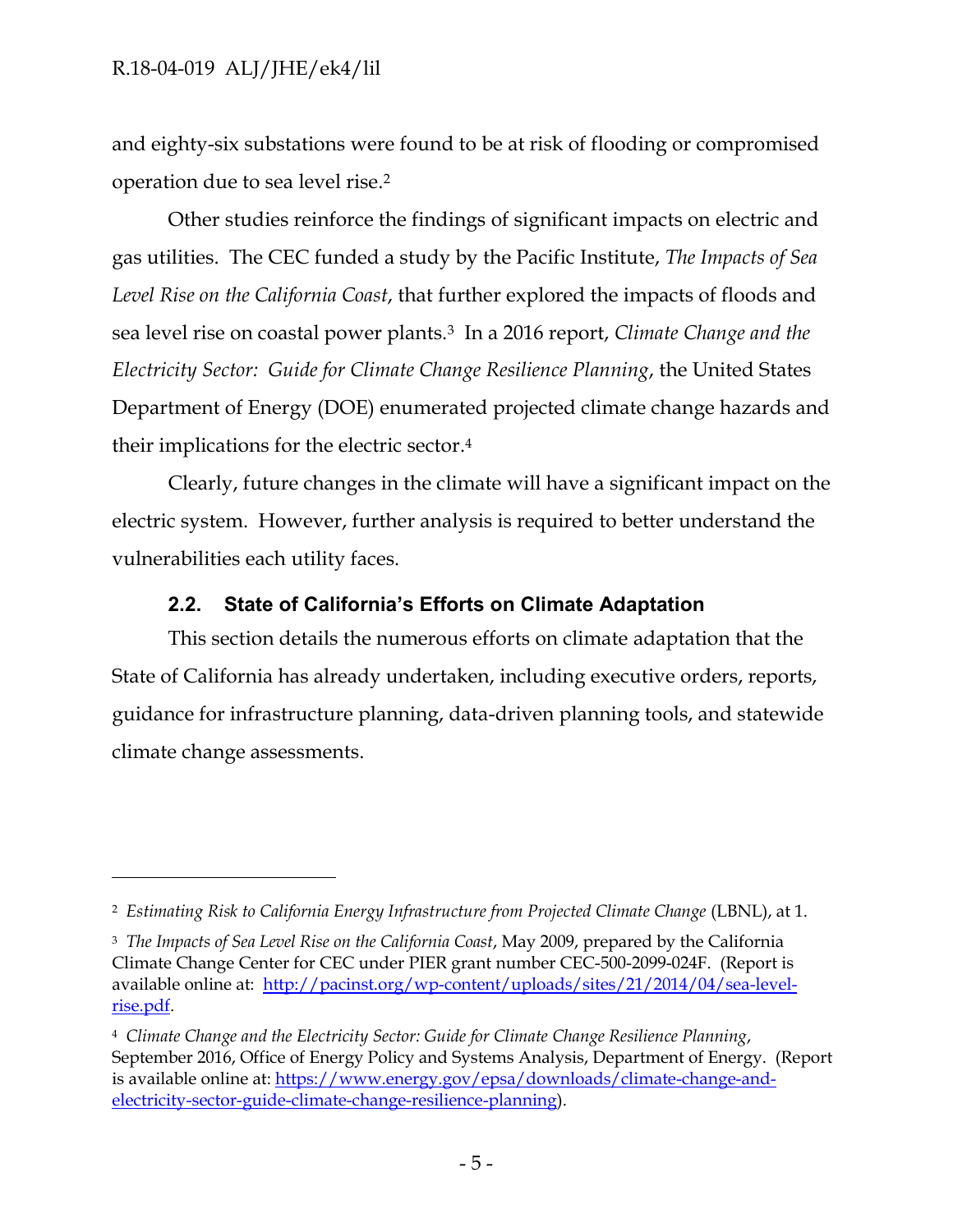### **2.2.1. Executive Orders**

<span id="page-6-0"></span>Much of the climate-related efforts in California have been concentrated on mitigating the impacts of climate change through reduced emissions. Those efforts continue. However, in 2008, the state also began to scale up its efforts to adapt to the climate change effects that the state was already facing.

Two primary Executive Orders on climate change adaptation exist. In 2008, then-Governor Schwarzenegger issued Executive Order S-13-08, <sup>5</sup> which called for the California Natural Resources Agency (CNRA) to develop an adaptation strategy for the state. That strategy, the *2009 California Climate Adaptation Strategy, <sup>6</sup>* summarizes the best-known science on climate change impacts in the state, assesses vulnerabilities, and outlines possible solutions that can be implemented within and across state agencies to promote resiliency. In 2014, CNRA issued an update and renamed the report *Safeguarding California*. The report was once again updated in January 2018.

The second Executive Order, B-15-30, <sup>7</sup> issued by Governor Brown in 2015, called for the reduction of greenhouse gas (GHG) emissions to 40% below 1990 levels by 2030 as well as a series of adaptation actions. The Executive Order called for an update of *Safeguarding California* every three years, charged each sector with developing an implementation plan based on the recommendations in the *Safeguarding California* report, and called for consideration of the impacts of climate change on future infrastructure investments. We summarize the relevant

 $\overline{a}$ 

<sup>5</sup> Executive Order S-13-08, November 2008, Governor Schwarzenegger.

<sup>6</sup> *2009 California Climate Adaptation Strategy*, 2009, California Natural Resources Agency report to the Governor. (Report is available online at: [http://resources.ca.gov/docs/climate/Statewide\\_Adaptation\\_Strategy.pdf\)](http://resources.ca.gov/docs/climate/Statewide_Adaptation_Strategy.pdf).

<sup>7</sup> Executive Order B-15-30, April 2015, Governor Brown. (Available online at: [https://www.gov.ca.gov/news.php?id=18938\)](https://www.gov.ca.gov/news.php?id=18938).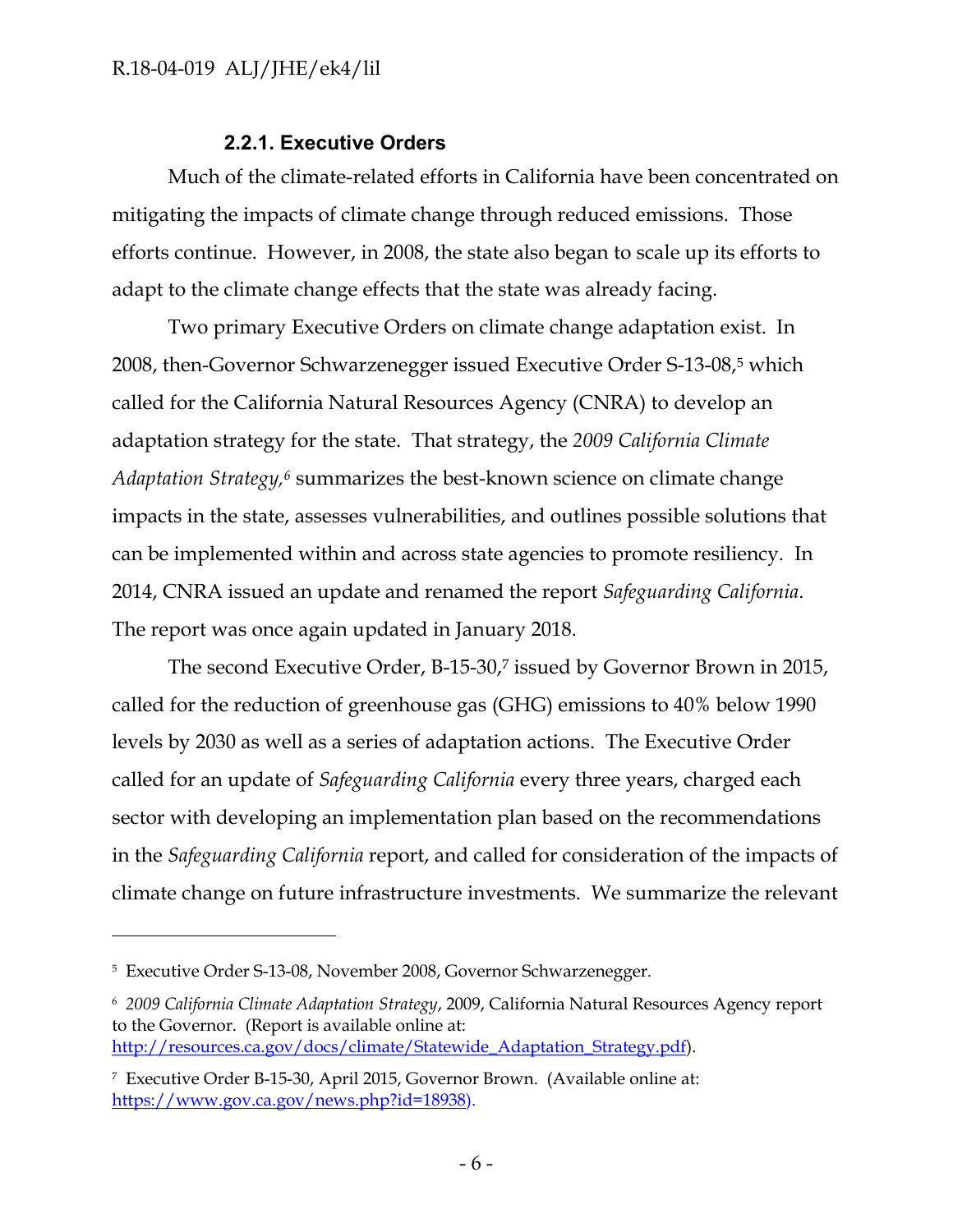$\overline{a}$ 

portions of the infrastructure investment report in the following Section 2.2.3, below.

Most recently, in March 2018, Governor Brown and legislative leaders announced a coordinated effort to develop solutions that will make California more resilient to natural disasters and climate change. Citing this winter's Thomas Fire in Ventura and Santa Barbara counties as the largest in recorded history, and the subsequent mudslides as among the most lethal the state has ever encountered, the leaders announced that, amongst other efforts, they will work to ensure that utility and public infrastructure is designed, constructed, and operated to maximize resiliency to extreme weather events and natural disasters. In addition, this effort will include consideration of updates to liability rules and regulations for utility services in light of changing climate and the increased severity and frequency of extreme weather events. 8

### **2.2.2. Safeguarding California Reports**

<span id="page-7-0"></span>As the organizing strategy for state government climate change adaptation activities, *Safeguarding California* helps organize and synthesize activities in three general areas: State Policies and Programs, Local and Regional Action and Projects, and Research and Tool Development. All of these areas are interconnected, and CNRA is working with its many agency partners to spur progress in all areas.

*Safeguarding California* outlines actions different sectors need to take relating to climate adaptation. For the energy sector, the 2014 plan called for additional research on the impacts of climate change and the development of a

<sup>8</sup> Press release can be found at: [https://www.gov.ca.gov/2018/03/13/governor-brown-and](https://www.gov.ca.gov/2018/03/13/governor-brown-and-legislative-leaders-partner-to-bolster-climate-resilience-and-improve-disaster-planning-management-and-response)[legislative-leaders-partner-to-bolster-climate-resilience-and-improve-disaster-planning](https://www.gov.ca.gov/2018/03/13/governor-brown-and-legislative-leaders-partner-to-bolster-climate-resilience-and-improve-disaster-planning-management-and-response)[management-and-response.](https://www.gov.ca.gov/2018/03/13/governor-brown-and-legislative-leaders-partner-to-bolster-climate-resilience-and-improve-disaster-planning-management-and-response)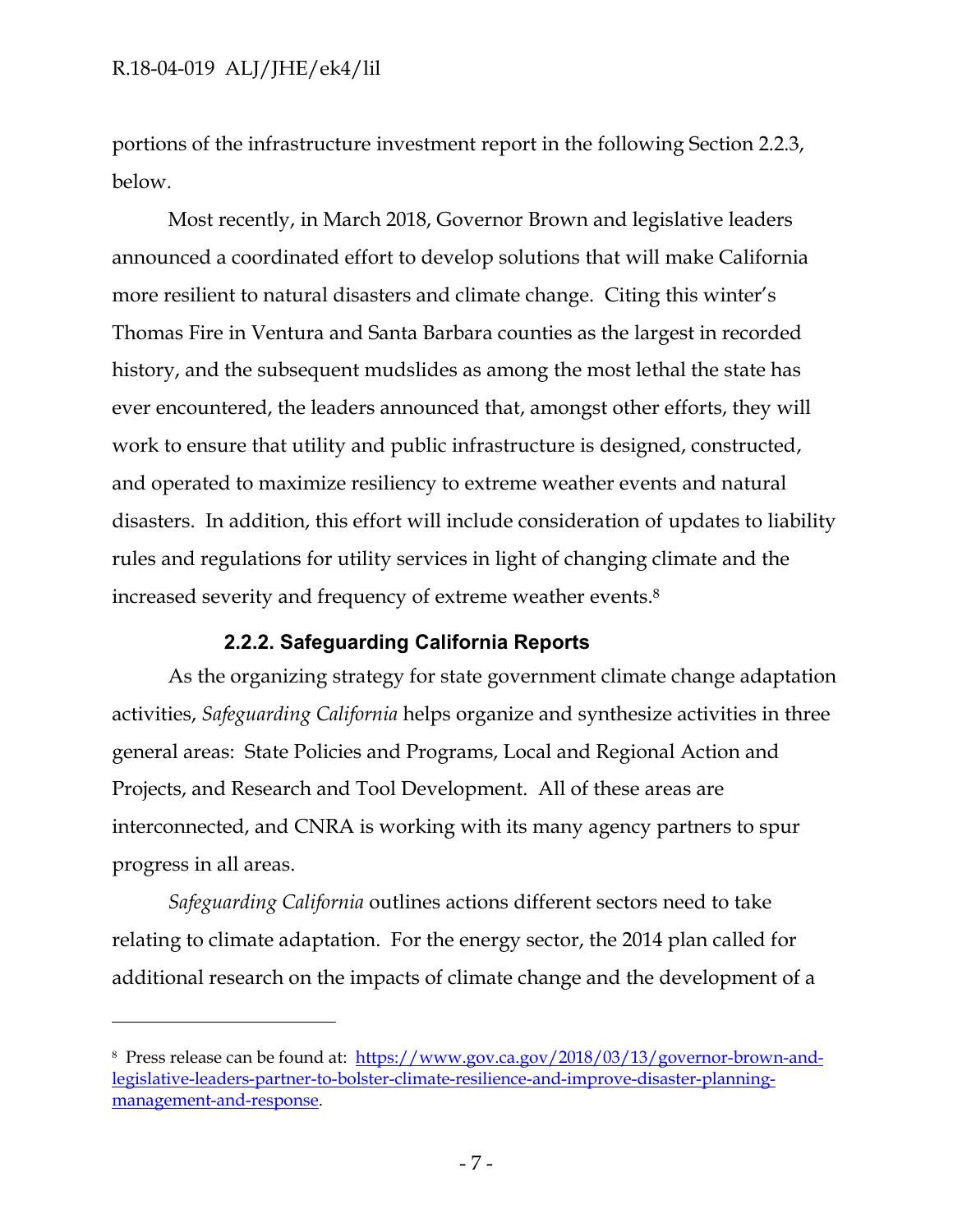$\overline{a}$ 

repository for all relevant scientific knowledge. That repository has since been developed through the CEC and is known as Cal-Adapt.

The *Safeguarding California Plan: 2018 Update<sup>9</sup>* was released this January and reiterates six goals for the energy sector:

- E-1: Continue to support climate research for the energy sector to better inform climate adaptation and mitigation strategies.
- E-2: Use common climate scenarios in all energy research and planning, and work to help standardize climate scenarios across state government planning and investment.
- E-3: Continue incorporating implications of climate change into all energy sector planning and decisionmaking.
- E-4: Support local adaptation planning efforts and increase outreach about available analytical tools.
- E-5: Investigate means to provide long-term support for Cal-Adapt advancement, maintenance, and expansion.
- E-6: Increase climate resiliency in low-income and disadvantaged communities.

## **2.2.3. Future Infrastructure Investment Guidance**

<span id="page-8-0"></span>Upon issuance of Executive Order B-30-15, the Governor's Office of Planning and Research was directed to convene a Technical Advisory Group to develop implementation guidance for the consideration of future climate conditions in State agency infrastructure planning.

The Technical Advisory group included members from nearly every State agency, local and regional governments, non-governmental and communitybased organizations, and the private sector. The resulting document provides

<sup>9</sup> *Safeguarding California Plan: 2018 Update,* January 2018, Natural Resources Agency. (This report is available online at: [http://resources.ca.gov/climate/safeguarding\)](http://resources.ca.gov/climate/safeguarding).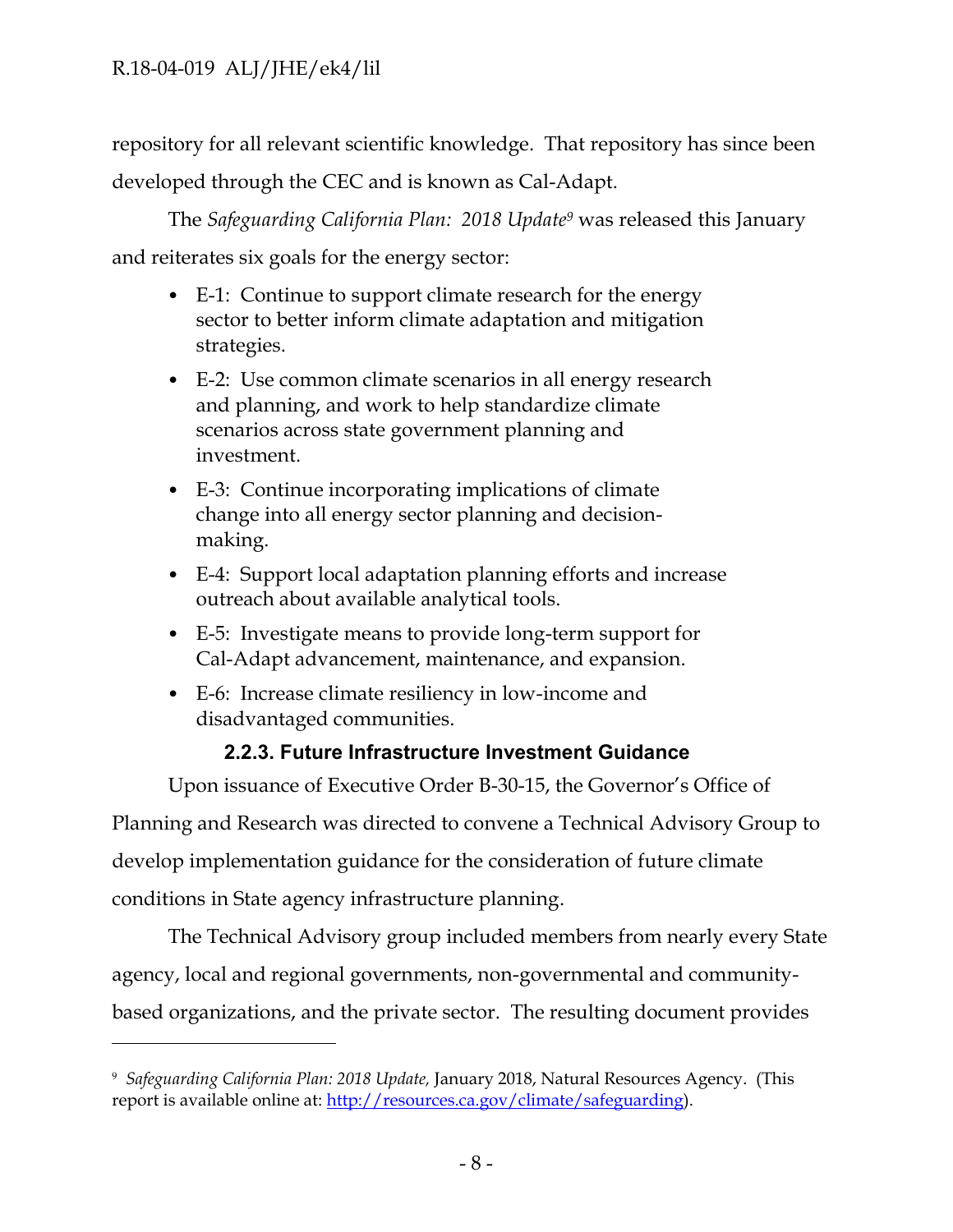high level guidance on what future conditions to plan for and how State agencies should approach planning differently in light of a changing climate. Representatives from all of the California's investor-owned electric utilities participated in this effort, as did staff from the Commission.

The report, *Planning and Investing for a Resilient California: A Guidebook for State Agencies*, <sup>10</sup> was released in January. The guidebook does not directly apply to utilities but provides a useful framework for future consideration of climate change. Importantly, it also calls for use of standard climate scenarios using Cal-Adapt.

## **2.2.4. Cal-Adapt Planning Tool**

<span id="page-9-0"></span> $Cal-Adapt<sup>11</sup>$  is a web-based climate adaptation planning tool designed to provide access to up-to-date, peer-reviewed, and high-quality science, information and data produced by California's scientific and research community. Cal-Adapt was developed by the University of California, Berkeley's Geospatial Innovation Facility, with funding and advisory oversight by the ratepayer-funded, CEC-administered PIER Program and Electric Program Investment Charge (EPIC), and with advisory support from Google.org.

Cal-Adapt synthesizes volumes of existing climate change scenarios and climate impact research based on "downscaled12" United Nations International Panel on Climate Change (IPCC) models to describe how climate may evolve in

 $\overline{a}$ 

<sup>&</sup>lt;sup>10</sup> Planning and Investing for a Resilient California: A Guidebook for State Agencies, February 2018, Governor's Office of Planning and Research. (This report is available online at: http://opr.ca.gov/docs/2017111-Building a Resilient CA.pdf).

<sup>&</sup>lt;sup>11</sup> The Cal-Adapt website can be found at: http:/[/www.cal-adapt.org.](http://www.cal-adapt.org/)

<sup>12</sup> Downscaled climate projections in Cal-Adapt.org are the result of a statistical technique called [Localized Constructed Analogs t](http://loca.ucsd.edu/)hat uses past history to add improved fine-scale detail to global climate models. They are provided by Scripps Institution of Oceanography. (More information is available at: [http://cal-adapt.org/data/loca/\)](http://cal-adapt.org/data/loca/).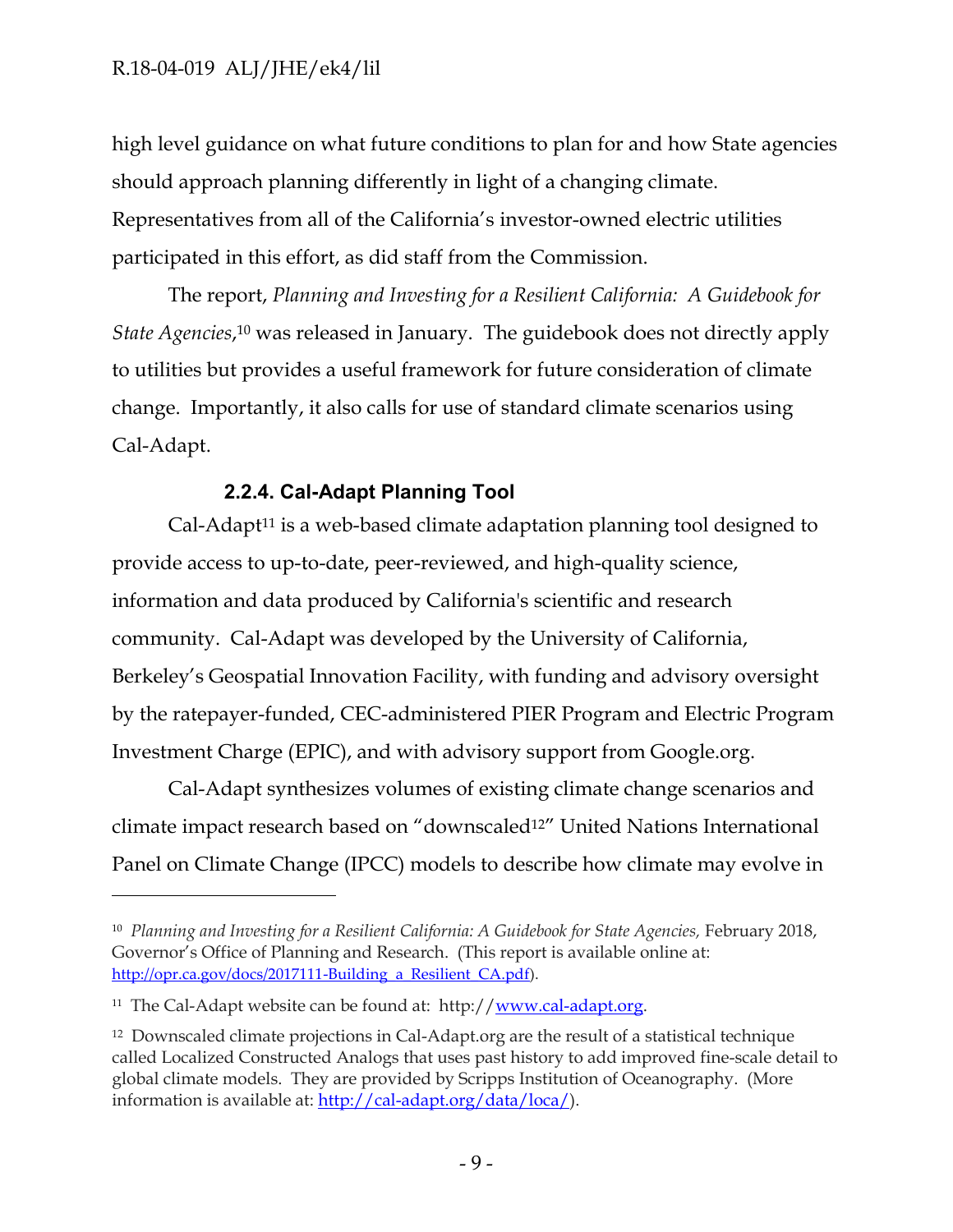$\overline{a}$ 

California, both statewide and at the local level. The downscaled data are based on two global emission scenarios – a high Representative Concentration Pathway<sup>13</sup> (RCP) 8.5 scenario and a medium RCP 4.5 scenario.

In addition to downscaled models of future potential climate scenarios, Cal-Adapt also offers historical observed daily temperature and precipitation data from approximately 20,000 National Oceanic and Atmospheric Administration Cooperative Observer stations that form the basis of a gridded dataset from 1950 to 2013. It is a key resource in state and local planning, and one that we will also consider in this Rulemaking for utility climate adaptation planning.<sup>14</sup>

## **2.2.5. The California Climate Change Assessments**

<span id="page-10-0"></span>Even before Executive Order S-13-08, the CEC had begun researching the impacts of climate change. Since initiating this work in 2001, the CEC has been pioneering research on the impacts of climate change in California's electric and natural gas sectors – most notably in its California Climate Change Assessments.<sup>15</sup>

The first California Climate Change Assessment (First Assessment), completed in 2006, began the work of downscaling global climate models in order to provide information about expected climate impacts at a regionally-relevant scale. The First Assessment provided support for passage of

<sup>13</sup> Representative Concentration Pathways (RCPs) are four GHG concentration (not emissions) trajectories adopted by the IPCC for its fifth Assessment Report in 2014.

<sup>14</sup> For examples of Cal-Adapt being applied in local planning, see *California Adaptation Planning Guide*, July 2012, California Emergency Management Agency. (This report is available online at: [http://resources.ca.gov/docs/climate/01APG\\_Planning\\_for\\_Adaptive\\_Communities.pdf\)](http://resources.ca.gov/docs/climate/01APG_Planning_for_Adaptive_Communities.pdff).

<sup>&</sup>lt;sup>15</sup> Information and documentation on all four California Climate Assessments are available at: [http://climatechange.ca.gov/climate\\_action\\_team/reports/climate\\_assessments.html](http://climatechange.ca.gov/climate_action_team/reports/climate_assessments.html).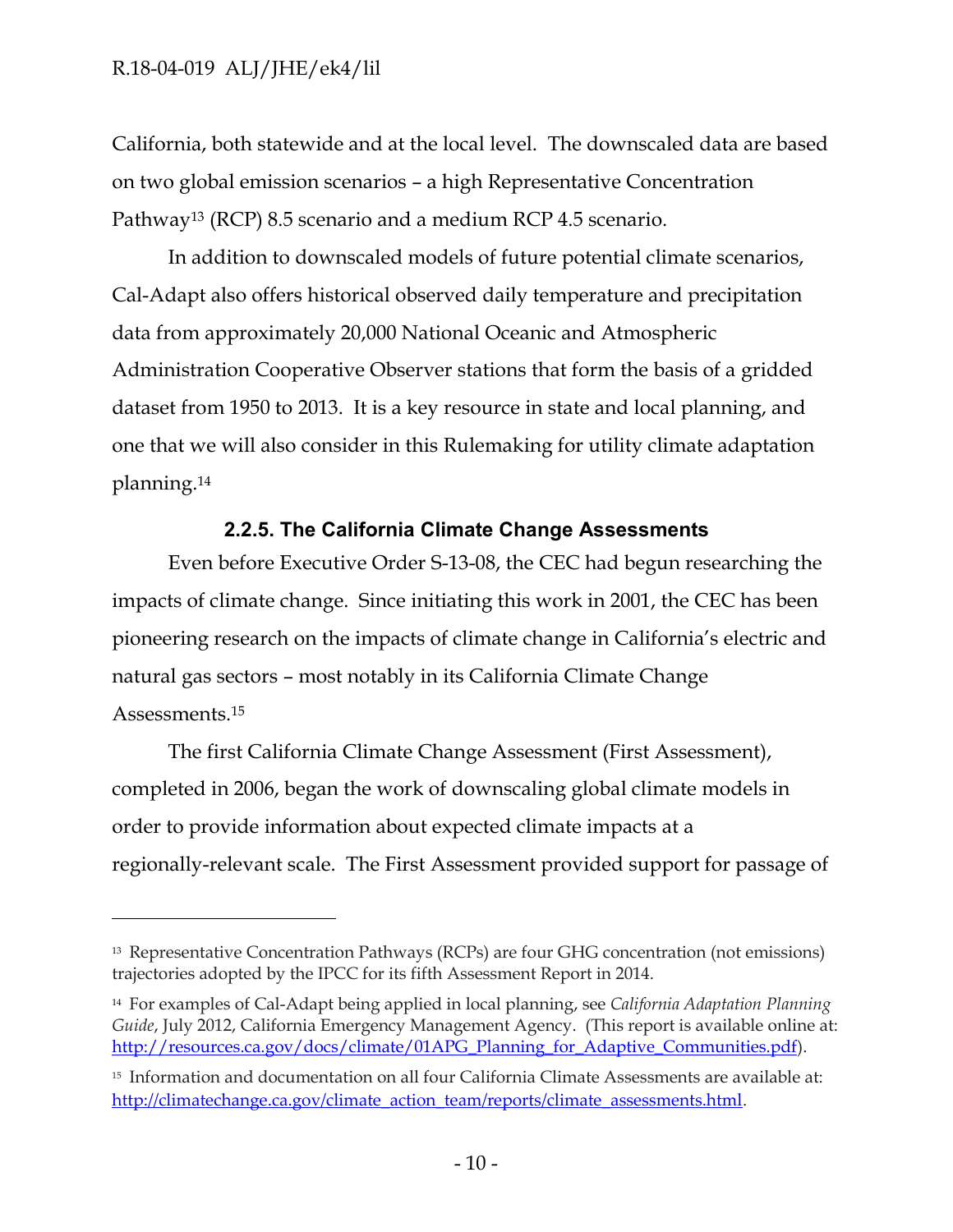$\overline{a}$ 

the Global Warming Solutions Act (Assembly Bill 32) and the development of the California Air Resources Board's 2008 Scoping Plan for reducing GHG emissions.

The Second Assessment, completed in 2010, provided initial estimates of some of the economic impacts of expected and unfolding climate risks in the state, such as costs to coastal economies from sea level rise. It also provided support for the 2009 California Climate Change Adaptation Strategy.

The Third Assessment, completed in 2012, was shaped by requests for additional information regarding state vulnerabilities to climate change, including risks in the water, energy, and agriculture sectors.

The Fourth Assessment is expected in August 2018. This research effort seeks to understand the scope, timing, cost and feasibility of various mitigation options to address climate risks. Accurately understanding climate risks and mitigation options will allow the state to prioritize actions and investments to safeguard the people, economy and natural resources of California.

The electric and natural gas investor-owned utilities (IOUs) have participated in each of these Assessments, which are funded in part through EPIC.

## <span id="page-11-0"></span>**2.3. Electric and Natural Gas Utility Efforts on Climate Adaptation**

California utilities are already experiencing impacts from climate change such as increased temperatures, an increased number of wildfires, sea level rise, and severe drought. <sup>16</sup> Alarmingly, 2017 saw five of the top twenty most

<sup>&</sup>lt;sup>16</sup> Climate scientists have not determined whether the recent drought was caused by climate change, but all scientists working on the topic agree that climate change made the drought worse.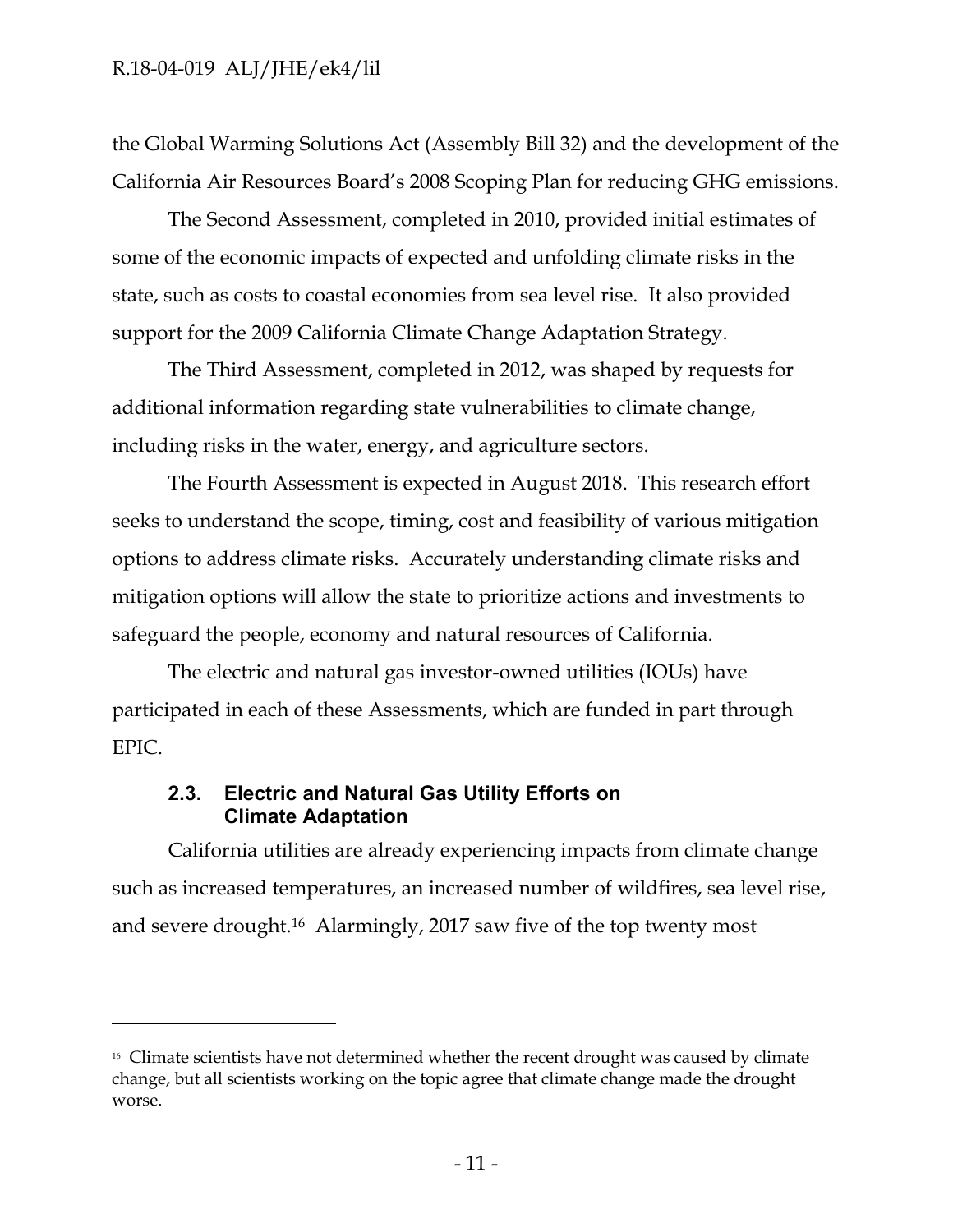$\overline{a}$ 

destructive fires (in terms of structures burnt) and the largest fire in California history (in terms of acres burnt).

The electric and gas utilities are beginning to build additional resilience and redundancy into their infrastructure investments from a climate adaptation perspective, although they have been doing so from an overall safety and reliability perspective for decades. For example, starting in 2008, the Commission initiated a Rulemaking (R.) [08-11-005](https://apps.cpuc.ca.gov/apex/f?p=401:56:0::NO:RP,57,RIR:P5_PROCEEDING_SELECT:R0811005), that developed dozens of new regulations to reduce wildfire instances and impact, many of which address vegetation management. The new regulations were approved by the Commission in Decision (D.) 17-12-024, and are designed to enhance safety in high fire-threat districts now found throughout California.

The following sections describe other utility-related safety- and resiliencydriven efforts that have a climate adaptation overlap.

#### **2.3.1. Risk Assessment and Mitigation Phase (RAMP)**

<span id="page-12-0"></span>Beginning in 2014, the Commission required large electric and gas investor-owned utilities in the state to develop risk prioritization and mitigation plans that were informed by probabilistic risk models.<sup>17</sup> These plans, which amongst other risk drivers also consider climate change impacts, are called the Risk Assessment and Mitigation Phase filings; they are the basis for the first phase of the General Rate Case (GRC) process for each IOU.

To date, both Pacific Gas and Electric Company (PG&E) and San Diego Gas & Electric Company (SDG&E) have submitted RAMP filings. Southern California Edison Company (SCE) does not currently have a RAMP filing but

<sup>17</sup> D.14-12-025, *Decision Incorporating a Risk-Based Decision-Making Framework into The Rate Case Plan.*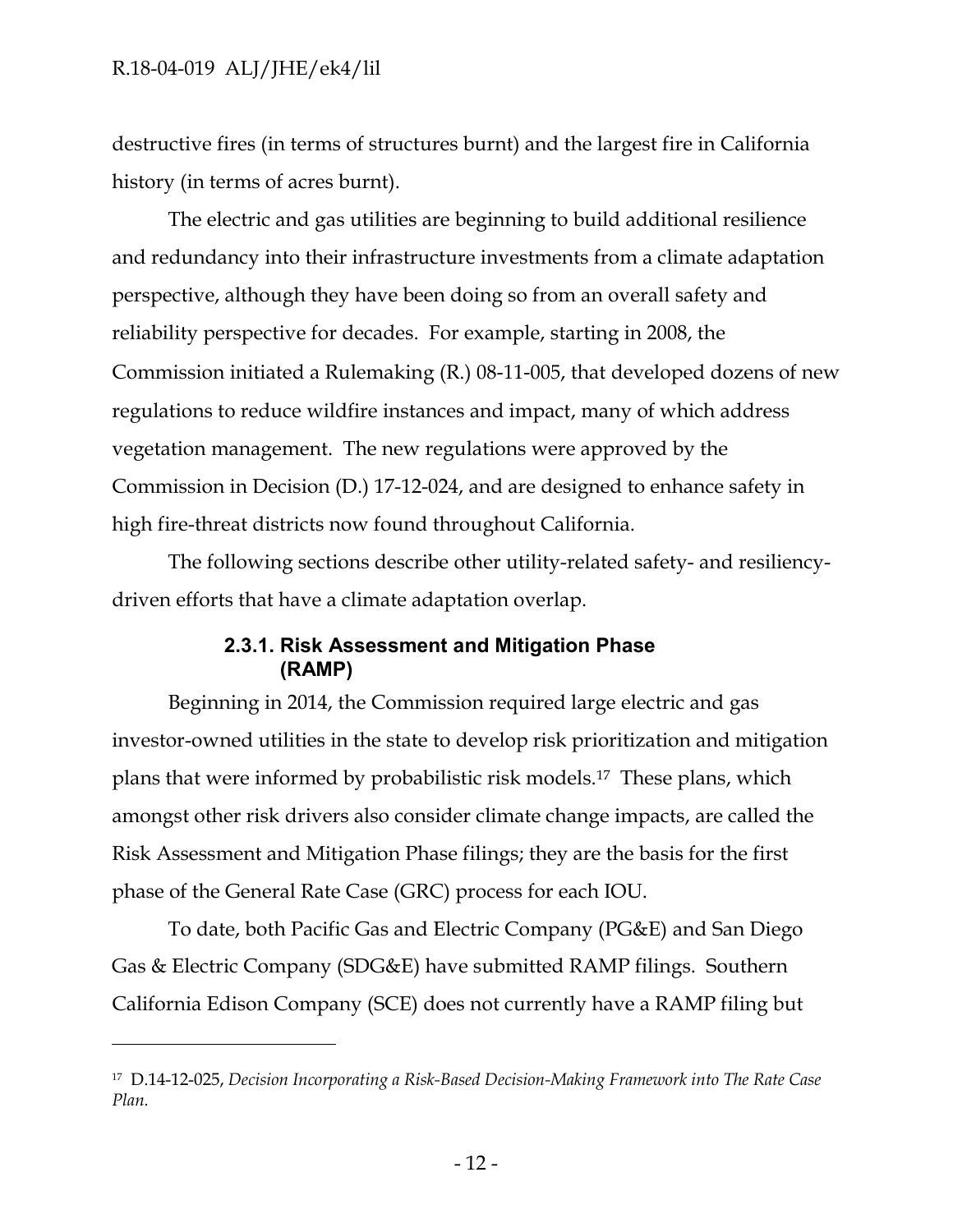$\overline{a}$ 

will file one as part of its next GRC. PG&E's filing identified the company's top 22 safety risks, as well as the costs associated with controlling the risks, and a future mitigation plan. Climate change was listed as one of the risks.

PG&E's Climate Resilience RAMP model explores six risk drivers that will likely increase with rising GHG emissions: (1) rising sea levels; (2) major storm events; (3) increasing temperatures and heat waves; (4) wildfires; (5) drought; and (6) subsidence.

The mitigation action proposed by PG&E is to conduct further research that will "help PG&E anticipate and plan for a changing 'new normal' in terms of weather and climate-change related events."<sup>18</sup> Similarly, SDG&E's RAMP filing listed climate change as a future safety risk and also proposed time and resources to research it further.

Wildfire was presented as its own risk in each of the PG&E and SDG&E filings. Both IOUs have extensive plans to mitigate against future wildfires and the damage those may cause to their systems and their customers.

## **2.3.2. Participation in Federal Government Resiliency Efforts**

<span id="page-13-0"></span>The DOE has established a Partnership for Energy Sector Climate Resilience (Partnership), "an initiative to improve the resilience of energy infrastructure to extreme weather and climate change impacts through the acceleration of investment in technologies, practices, and policies that will enable a resilient 21st century energy system."<sup>19</sup> Through this Partnership, the DOE and

<sup>18</sup> Investigation 17-11-003, 2017 Risk Assessment and Mitigation Phase Report of Pacific Gas and Electric Company (U 39 M) at 22-2.

<sup>&</sup>lt;sup>19</sup> Information on the Partnership is available at:  $\frac{http://energy.gov/epsa/partnership-energy-}$ [sector-climate-resilience.](http://energy.gov/epsa/partnership-energy-sector-climate-resilience)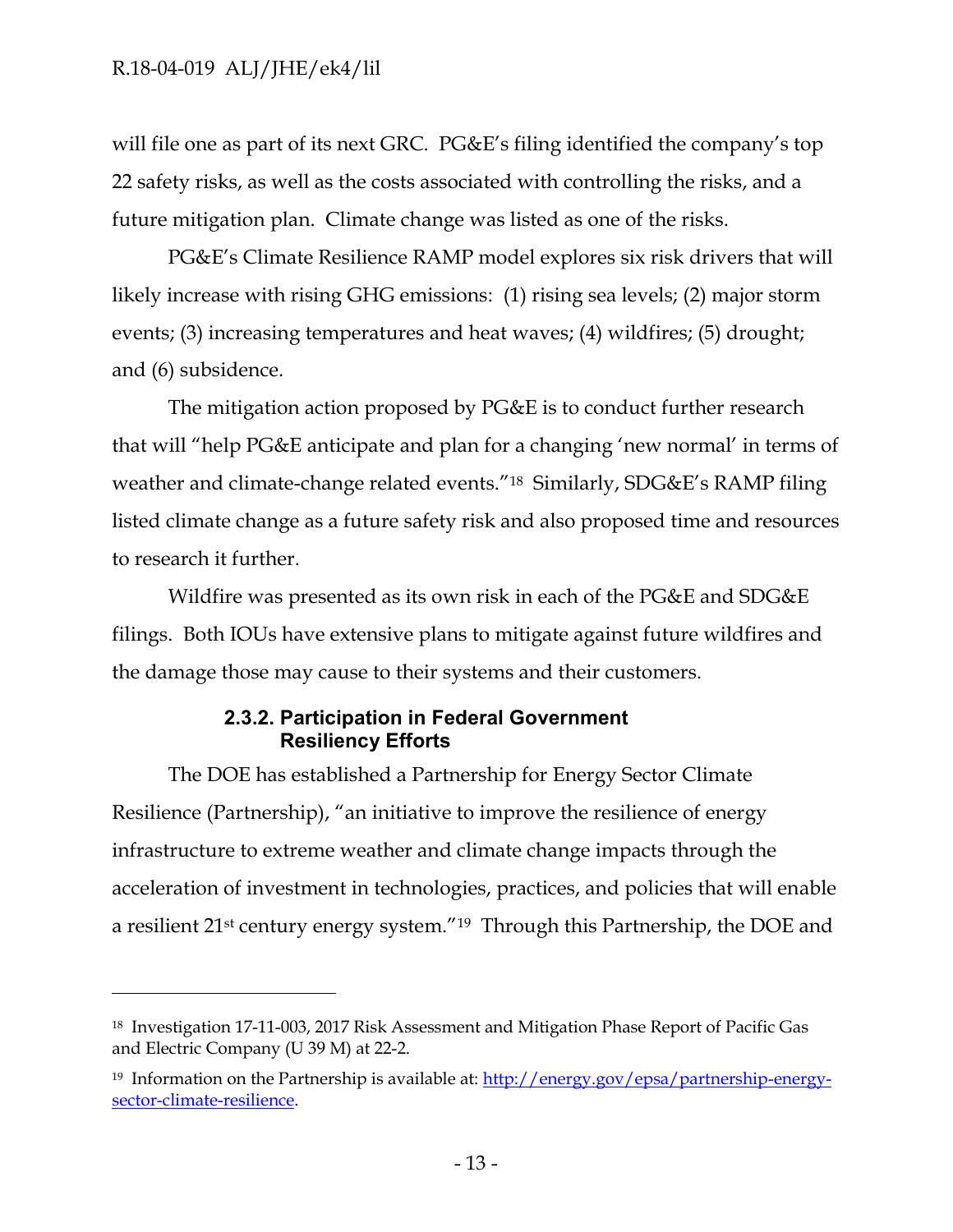its partners will develop resources to facilitate risk-based decision making and pursue cost-effective strategies for a more climate-resilient energy infrastructure.

The Partnership effort is currently focused on electric utilities and has 18 member utilities, including SCE, PG&E, SDG&E, and Sacramento Municipal Utility District. The first Partnership task called for all partners to identify priority climate and weather-related vulnerabilities, as described in the following section. Subsequent group efforts include defining a resilient utility and developing a cost/benefit analysis for adaptation and hardening strategies.

### **2.3.3. Electric and Gas Utility Vulnerability Assessments**

<span id="page-14-0"></span>The first steps toward electric and gas sector climate resilience, according to the DOE Partnership, are to examine all of the climate change-related vulnerabilities of the system, and then envision all the potential remedies to those vulnerabilities. The utility, along with its regulators and stakeholders, must then establish priorities according to its goals and objectives as an electric provider.

The DOE issued a guidance document in 2016 that recommends beginning adaptation planning in the electric sector with a vulnerability study, and clarifies that "[c]limate change and extreme weather vulnerability in the energy context is a function of an asset's or system's exposure to climate-related risks and its sensitivity to them."<sup>20</sup> The document recommends a four-step process for vulnerability studies:

1. Identify Key Climate Risks

 $\overline{a}$ 

<sup>&</sup>lt;sup>20</sup> Climate Change and the Electricity Sector: Guide for Climate Change Resilience Planning, September 2016, Office of Energy Policy and Systems Analysis, Department of Energy, at 2. (Report is available online at: [https://www.energy.gov/epsa/downloads/climate-change-and-electricity](https://www.energy.gov/epsa/downloads/climate-change-and-electricity-sector-guide-climate-change-resilience-planning)[sector-guide-climate-change-resilience-planning\)](https://www.energy.gov/epsa/downloads/climate-change-and-electricity-sector-guide-climate-change-resilience-planning).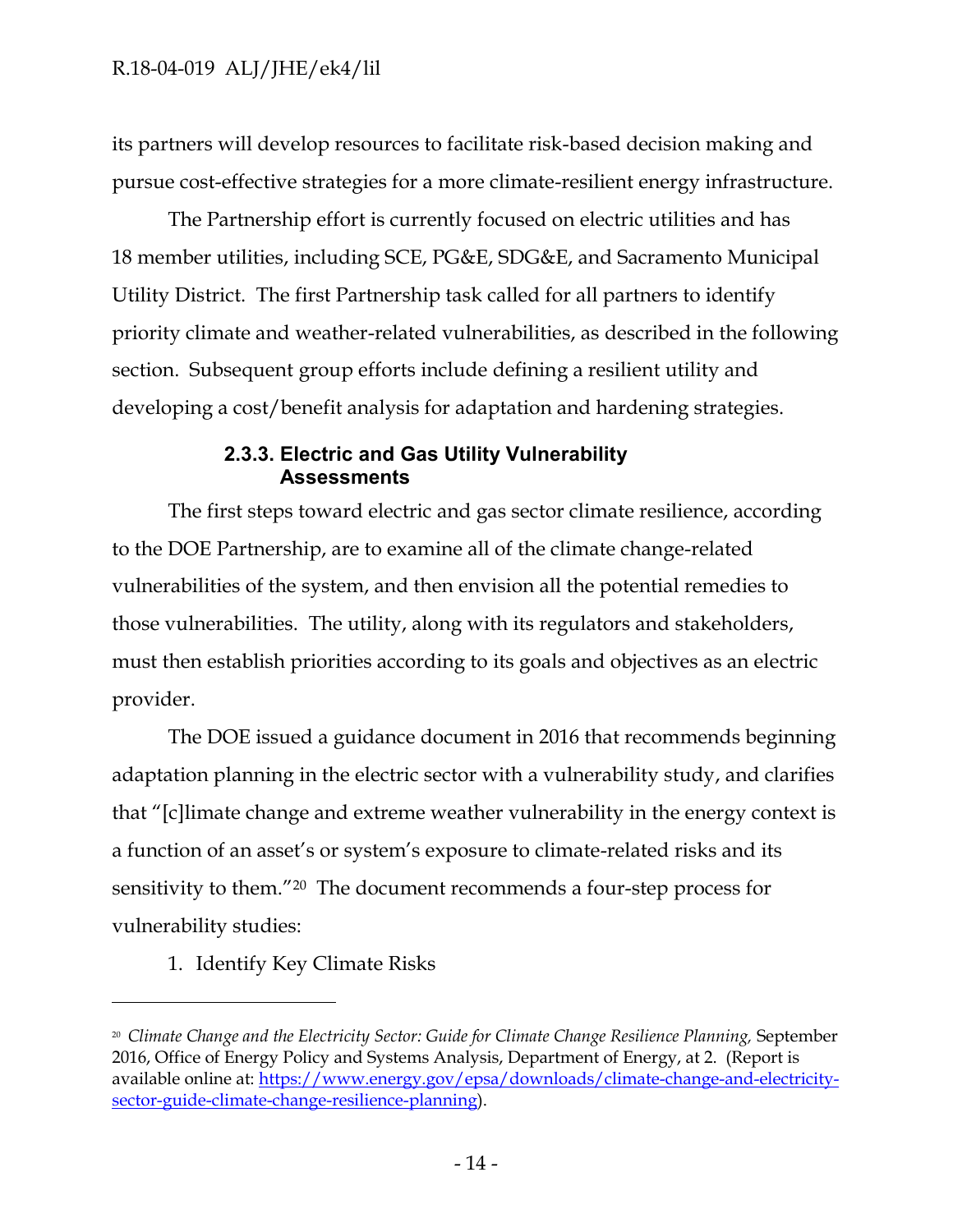- i. What could happen, when, and under what future conditions?
- 2. Develop Inventory of Assets and the Potential Effects
	- i. How will assets perform under new conditions?
	- ii. How will compromised assets affect the system and customers?
- 3. Identify and Prioritize Vulnerabilities
	- i. What vulnerabilities will impact areas such as financial, service disruption, or operational?
- 4. Assess Magnitude and Probability of Impacts
	- i. What is the likelihood of an asset being impacted and what is the consequence of that impact?
	- ii. How do vulnerabilities fit into four categories: low likelihood/low consequence; low likelihood/high consequence; high likelihood/low consequence; and high likelihood/high consequence?

In January 2016, the Policy and Planning Division (PPD) of the

Commission issued a staff paper encouraging the large investor-owned electric utilities to conduct robust assessments consistent with the DOE guidance.<sup>21</sup> PPD recommended not only identifying the magnitude and probability of climate impacts to their key assets, but to expand their vulnerability assessments to also include assessments of:

- Current and future generation and distribution assets not owned by the utility;
- The entire supply chain for fuel and critical parts;

 $\overline{a}$ 

<sup>&</sup>lt;sup>21</sup> Climate Adaptation in the Electric Sector: Vulnerability Assessments and Resilience Plans, Policy and Planning Division, California Public Utilities Commission, January 2016. (Available online at:

[http://www.cpuc.ca.gov/uploadedFiles/CPUC\\_Public\\_Website/Content/About\\_Us/Organiz](http://www.cpuc.ca.gov/uploadedFiles/CPUC_Public_Website/Content/About_Us/Organization/Divisions/Policy_and_Planning/PPD_Work/PPD_Work_Products_(2014_forward)/PPD%20-%20Climate%20Adaptation%20Plans.pdf) [ation/Divisions/Policy\\_and\\_Planning/PPD\\_Work/PPD\\_Work\\_Products\\_\(2014\\_forward\)/PP](http://www.cpuc.ca.gov/uploadedFiles/CPUC_Public_Website/Content/About_Us/Organization/Divisions/Policy_and_Planning/PPD_Work/PPD_Work_Products_(2014_forward)/PPD%20-%20Climate%20Adaptation%20Plans.pdf) [D%20-%20Climate%20Adaptation%20Plans.pdf](http://www.cpuc.ca.gov/uploadedFiles/CPUC_Public_Website/Content/About_Us/Organization/Divisions/Policy_and_Planning/PPD_Work/PPD_Work_Products_(2014_forward)/PPD%20-%20Climate%20Adaptation%20Plans.pdf)).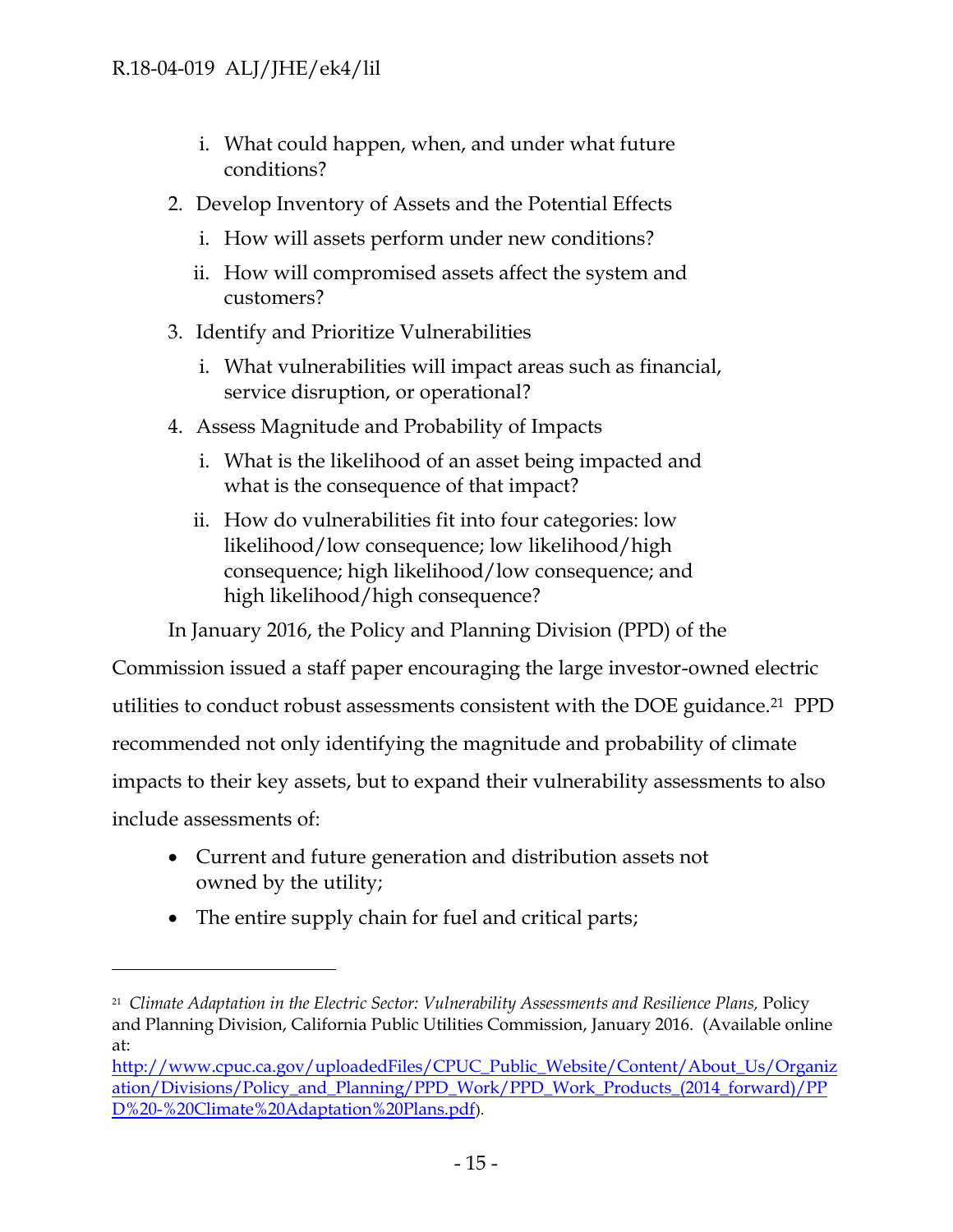- Assets relied on in the telecommunications and water sectors;
- California-wide and regional grid as an interconnected system;
- Emergency management procedures;
- Vulnerable communities; and
- Internal, operational, institutional, and regulatory barriers.

Most of the vulnerability studies that have been conducted by electric utilities to date have concentrated on the assets within the direct control of the utility. However, there are many other asset types that electric IOUs rely on and could consider in their vulnerability assessments. Additionally, it would be valuable for natural gas utilities to also conduct robust vulnerability assessments.

PG&E, SCE, and SDG&E have all submitted vulnerability assessments to the DOE as part of their membership agreement. The PG&E report is available online.<sup>22</sup> However, future iterations of these studies would be required in order to meet all of the DOE and PPD recommended assessment areas.

## <span id="page-16-0"></span>**3. Order Instituting Rulemaking**

 $\overline{a}$ 

The Commission opens this Order Instituting Rulemaking (OIR) on its own motion in response to the Executive Orders and in light of new information and tools that are available to the electric and gas utilities to determine how the Commission should address adaptation to climate change.

This OIR contains a preliminary scoping memo pursuant to Rule 7.1(d) of the Commission's Rules of Practice and Procedure that sets forth the scope and schedule of this Rulemaking proceeding, preliminarily determines the category

<sup>&</sup>lt;sup>22</sup> This report is available online at <u>http://www.pgecurrents.com/wp-</u> [content/uploads/2016/12/PGE\\_climate\\_resilience\\_report.pdf.](http://www.pgecurrents.com/wp-content/uploads/2016/12/PGE_climate_resilience_report.pdf)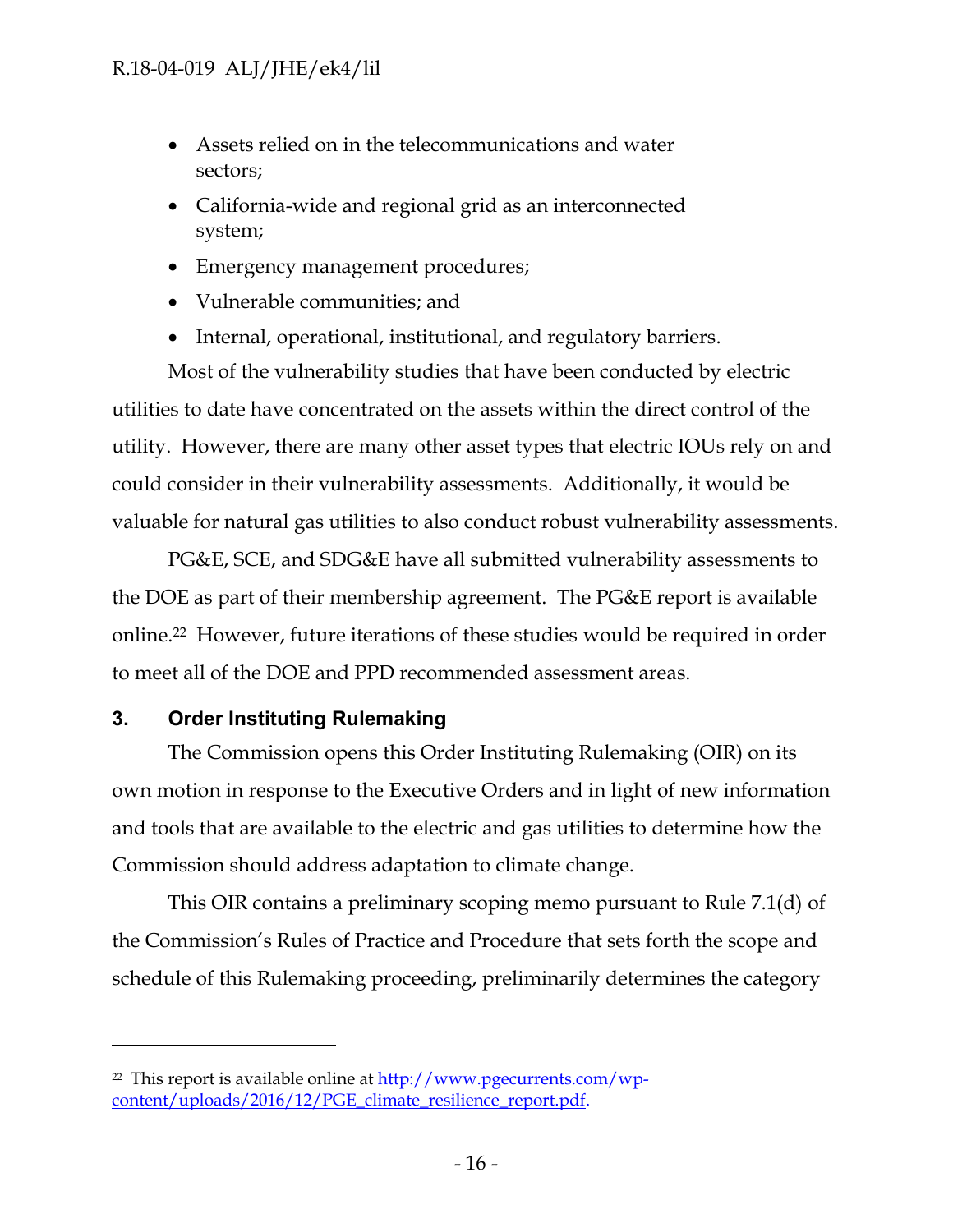of this proceeding and the need for hearings, and addresses other matters that are customarily the subject of scoping memos.

#### **3.1. Preliminary Scoping Memo**

<span id="page-17-0"></span>Phase 1 of this Rulemaking will broadly consider how to best integrate climate change adaptation into the investor-owned electric and gas utilities' existing planning and procurement processes.

Specifically, the scope of Phase 1 of this Rulemaking is to consider how to address climate change adaptation for the investor-owned electric and gas utilities to ensure safety and reliability of utility operations. The Commission will primarily focus on threshold questions surrounding available data, tools, and resources. For example, the Commission may consider the adoption of specific climate scenarios and parameters based on the Cal-Adapt recommended models and other resources to develop future planning parameters for utility planning and modeling purposes. The scope may further include consideration of robust utility-conducted vulnerability assessments, and the scope and breadth of those assessments.

The Commission may also consider ways in which adaptation can be incorporated into specific Commission proceedings and activities, including the development of specific procedures. Guidance resulting from this OIR will instruct utilities on how to incorporate adaptation in their investment plans, program design, and operations.

The scope for future phases of this proceeding will be considered at a later time. However, it is anticipated that future phases will consider climate adaptation for the water and telecommunications utilities.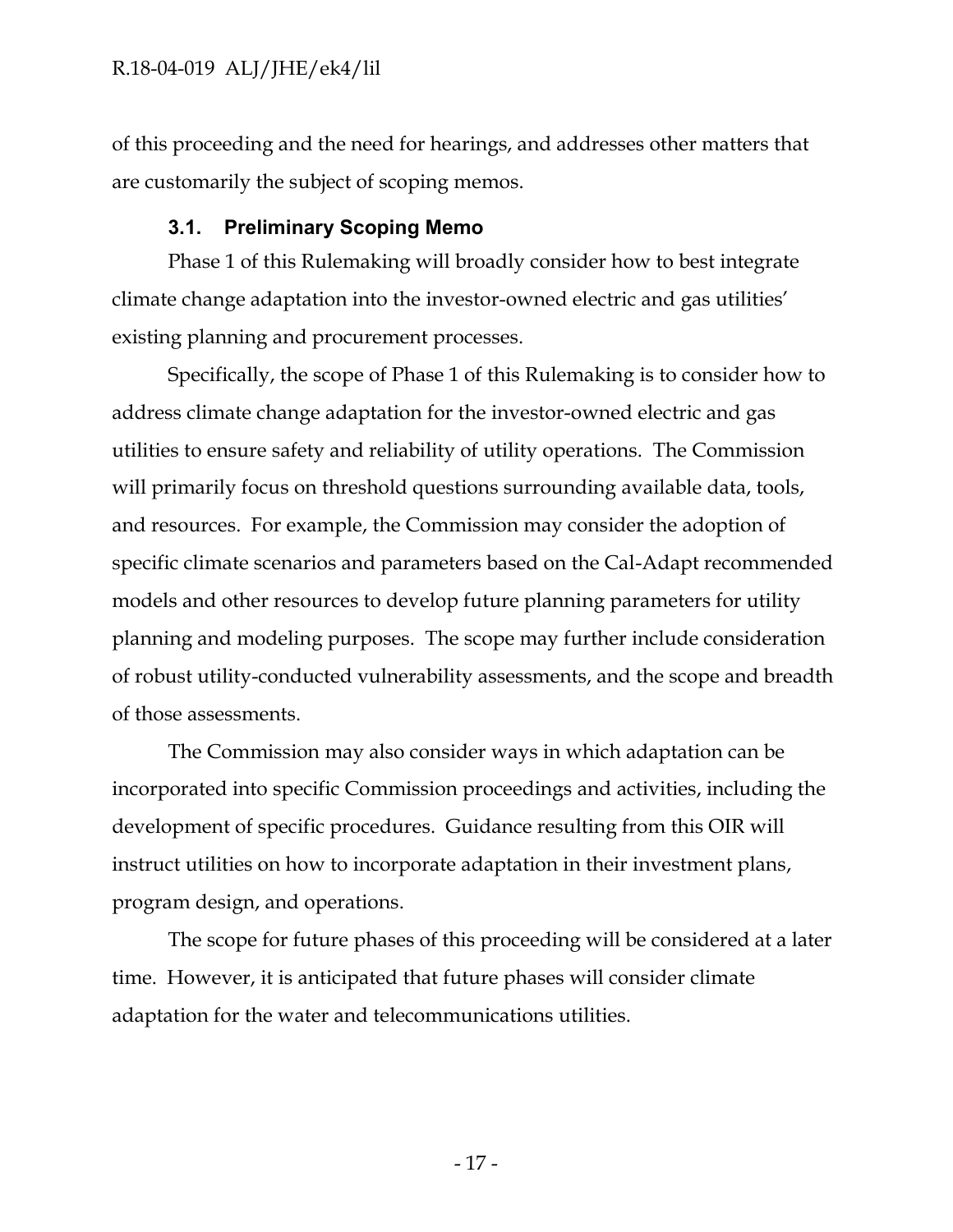## **3.2. Initial Questions and Information**

<span id="page-18-0"></span>Within 30 days of the mailing date of this OIR, we direct the respondents named in Section 4 below and invite others to respond to the following questions:

- 1. How should the Commission define climate adaptation for IOUs?
- 2. What climate-related data sources, scenarios, tools, and other resources should be used to inform Commission activities and utility planning?
- 3. What climate parameters should the Commission use to determine climate-driven risks and resilience for electric and natural gas utilities?
- 4. How should climate scenarios, climate-relevant parameters, and resilience metrics be used in electric and gas utility planning and operations, and in Commission proceedings, to address climate adaptation in a consistent manner?
- 5. How can electric and natural gas utilities identify climate impacts specifically relevant to disadvantaged communities, and address those impacts?

## **3.3. Preliminary Schedule**

<span id="page-18-1"></span>The preliminary schedule for Phase 1 is summarized below. The schedule may be revised by the assigned Commissioner or the assigned Administrative Law Judge (ALJ) to develop an adequate record, provide due process, and conduct this proceeding in an orderly and efficient manner. The assigned Commissioner or the assigned ALJ will schedule a Prehearing Conference as soon as practicable.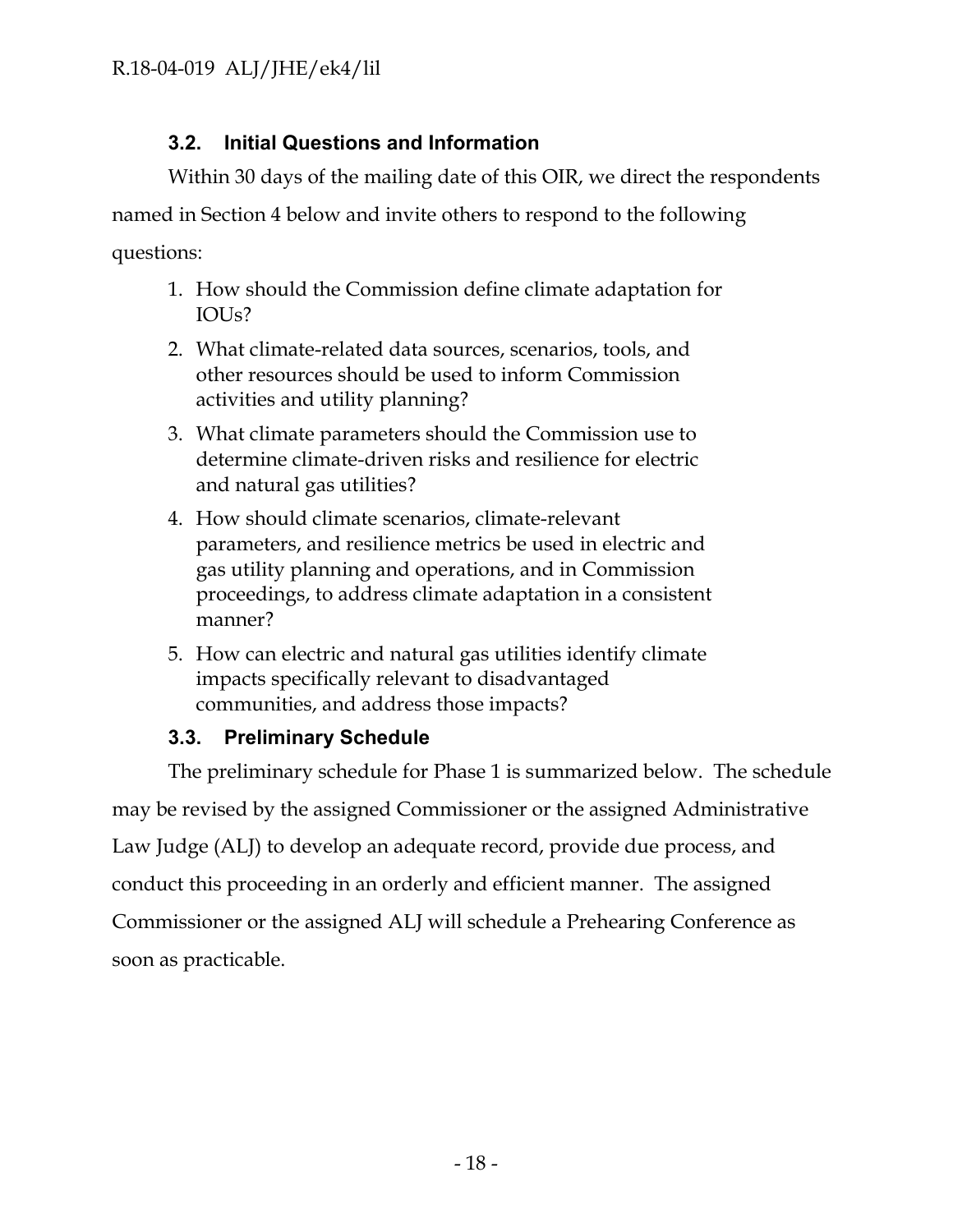| Event                                                                 | Date                                 |
|-----------------------------------------------------------------------|--------------------------------------|
| Comments on OIR and questions<br>herein, and preliminary scoping memo | 30 days from mailing date of OIR     |
| <b>Prehearing Conference</b>                                          | <b>TBD</b>                           |
| Scoping Memo                                                          | <b>TBD</b>                           |
| Comments on the Scoping Memo                                          | 30 days after Scoping Memo<br>issued |
| Workshop on issues                                                    | <b>TBD</b>                           |
| Workshop Report                                                       | <b>TBD</b>                           |
| Comments on the Workshop Report                                       | 15 days from the Workshop<br>Report  |
| Reply Comments on the Workshop<br>Report                              | 30 days from the Workshop<br>Report  |
| <b>Proposed Decision</b>                                              | 9 months from the Workshop<br>date   |

While the preliminary schedule is subject to change, we anticipate this first phase of this proceeding will be resolved within 12 months from the issuance of this OIR.

## **3.4. Proceeding Category and Need for Hearings**

<span id="page-19-0"></span>Pursuant to Rule 7.1(d), we preliminarily determine that (1) the category for this Rulemaking proceeding is quasi-legislative, as that term is defined in Rule 1.3(d), and (2) there is no need for evidentiary hearings in this proceeding. As permitted by Rule 6.2, parties may address these preliminary determinations in their written comments that are to be filed and served in accordance with the preliminary schedule for this proceeding. The assigned Commissioner will make a final determination regarding the category of this proceeding and the need for hearings in a scoping memo issued pursuant to Rules 7.1(d) and 7.3(a).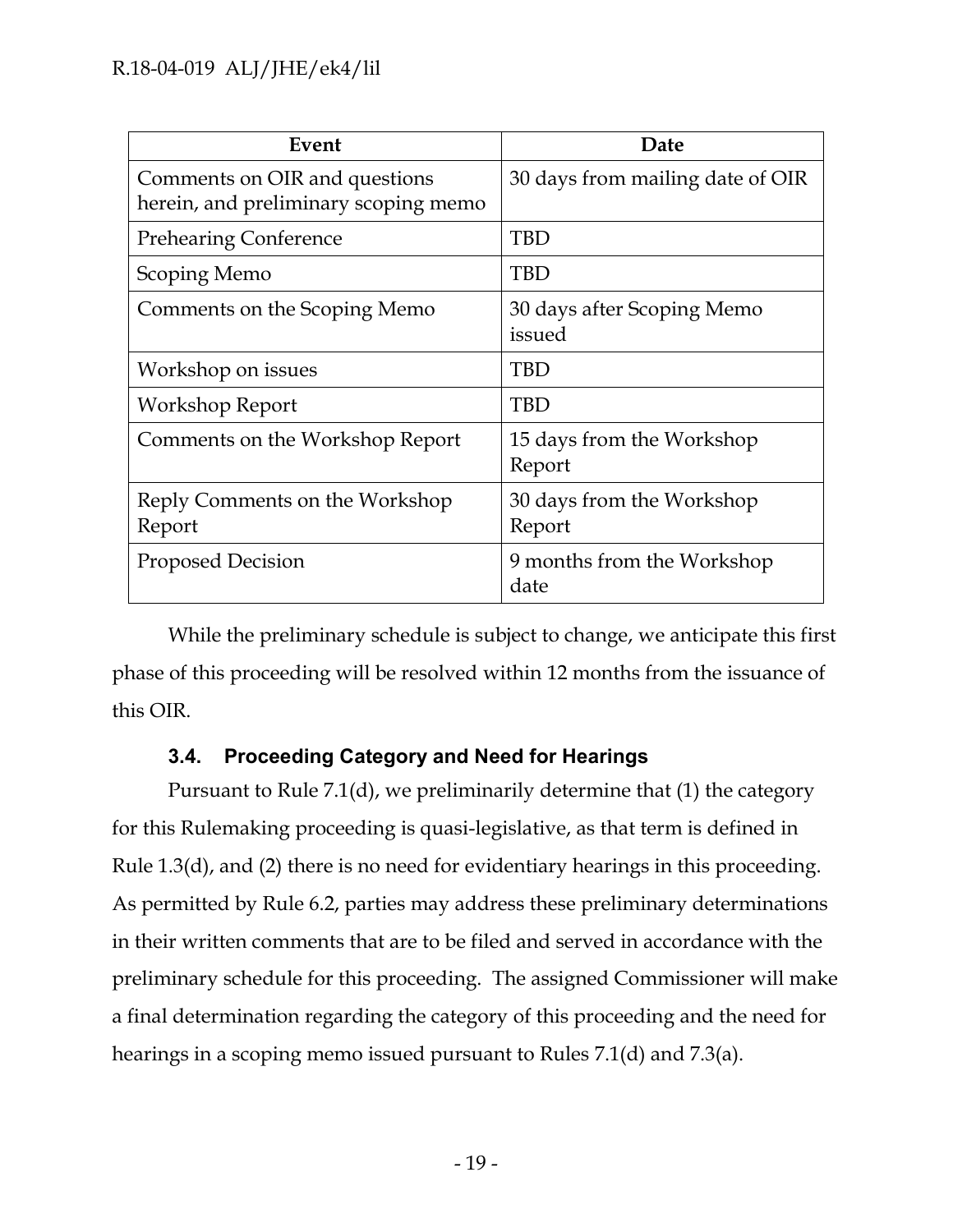Pursuant to Pub. Util. Code § 1708, the Commission intends to conduct this proceeding using notice and comment rulemaking procedures. Accordingly, the comments submitted pursuant to the preliminary schedule may constitute the record used by the Commission to decide matters within the scope of this proceeding. In addition to responding to those questions, parties should include in their comments all information they want the Commission to consider in this proceeding.

#### **3.5.** *Ex Parte* **Communications**

<span id="page-20-0"></span>This proceeding is preliminarily categorized as quasi-legislative. In a quasi-legislative proceeding, *ex parte* communications with the assigned Commissioner, other Commissioners, their advisors, and the ALJ are permitted without restriction or reporting as described in Pub. Util. Code § 1701.4(b) and Article 8 of the Commission's Rules of Practice and Procedure.

Any workshops in this proceeding shall be open to the public and noticed in the Commission's Daily Calendar. The notice in the Daily Calendar shall inform the public that a decision-maker or an advisor may be present at the workshop. Parties shall check the Daily Calendar regularly for such notices.

#### <span id="page-20-1"></span>**4. Respondents**

All California investor-owned electric and natural gas utilities are named as respondents to Phase 1 of this Rulemaking: PG&E, SCE, SDG&E, Southern California Gas Company, PacifiCorp, Liberty Utilities (CalPeco Electric) LLC, Bear Valley Electric Service, Southwest Gas, Alpine Natural Gas Operating Company, Lodi Gas Storage, Wild Goose Storage, Central Valley Storage, and Gill Ranch Storage. Because the general data, models, and tools adopted in this proceeding may be relevant to future proceedings of telecommunication and water utilities, we invite their participation in Phase 1.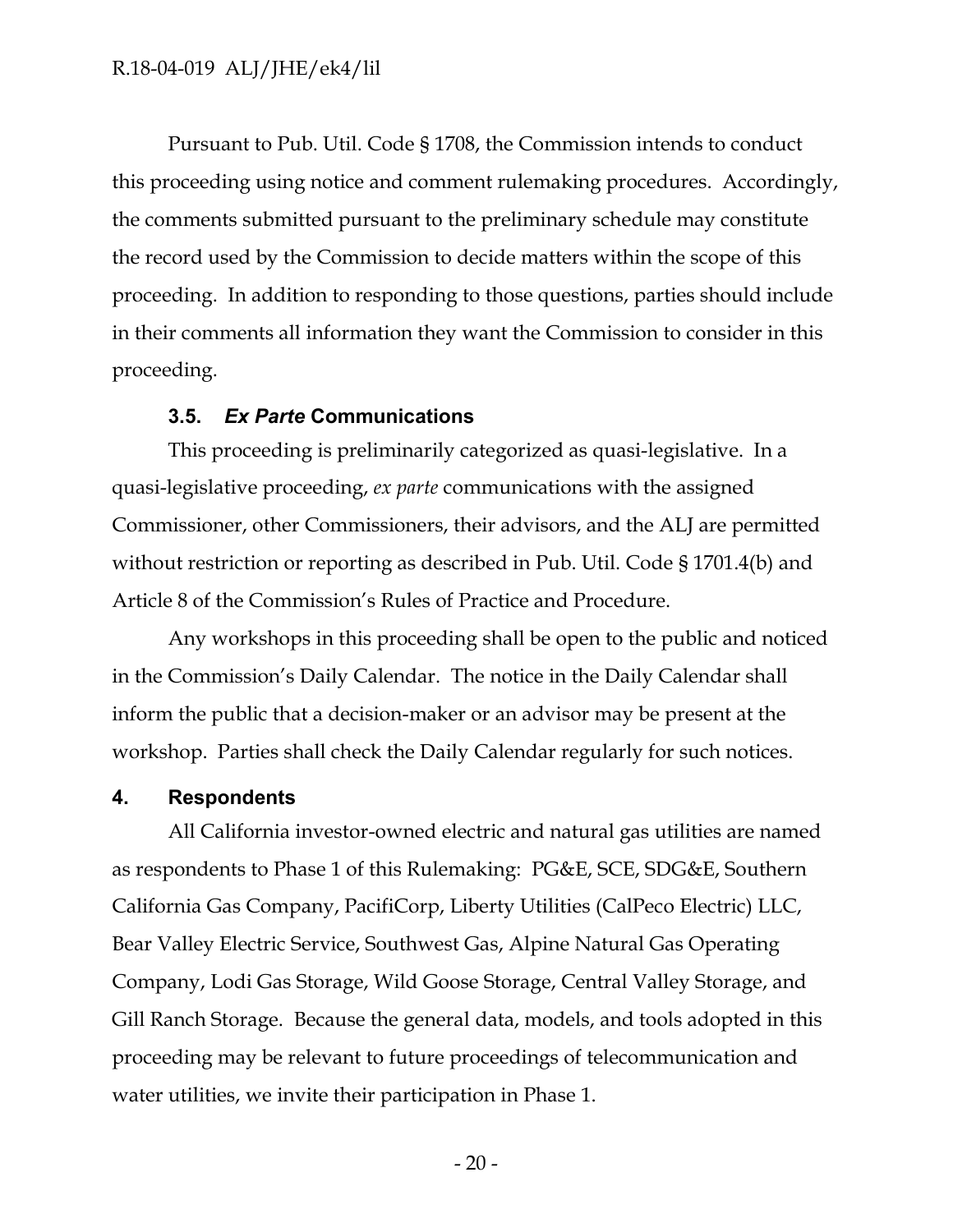## <span id="page-21-0"></span>**5. Service of OIR**

In addition to the Respondents, a copy of this OIR will also be served via electronic mail to the following interested persons and entities, listed in Appendix 1:

- Class A & B Water Companies
- Wireless providers of LifeLine service
- Facilities based wireless carriers
- Providers of video or broadband service registered with the Commission pursuant to Digital Infrastructure and Video Competition Act of 2006

While all utilities subject to the Commission's jurisdiction may be bound

by the outcome of this proceeding, only those who notify us that they wish to be on the service list will be accorded service through the remainder of this proceeding.

In addition, a copy of this OIR will be served via electronic mail to the

service lists for the following proceedings:

- 1. The Safety Model Assessment Proceedings, Consolidated Applications (A.) 15-05-002, et al.
- 2. Physical Security for Electric Supply Facilities, R.15-06-009
- 3. Distribution Resources Plans, R.14-08-013
- 4. Integrated Distributed Energy Resources Planning, R.14-10-003
- 5. Integrated Resource Planning, R.16-02-007
- 6. PG&E GRC, A.15-09-001
- 7. SCE GRC, A.16-09-001
- 8. SDG&E GRC, A.17-10-007
- 9. Fire Safety, R.15-05-006
- 10. PG&E Gas Transmission and Storage Proceeding, A.17-11-009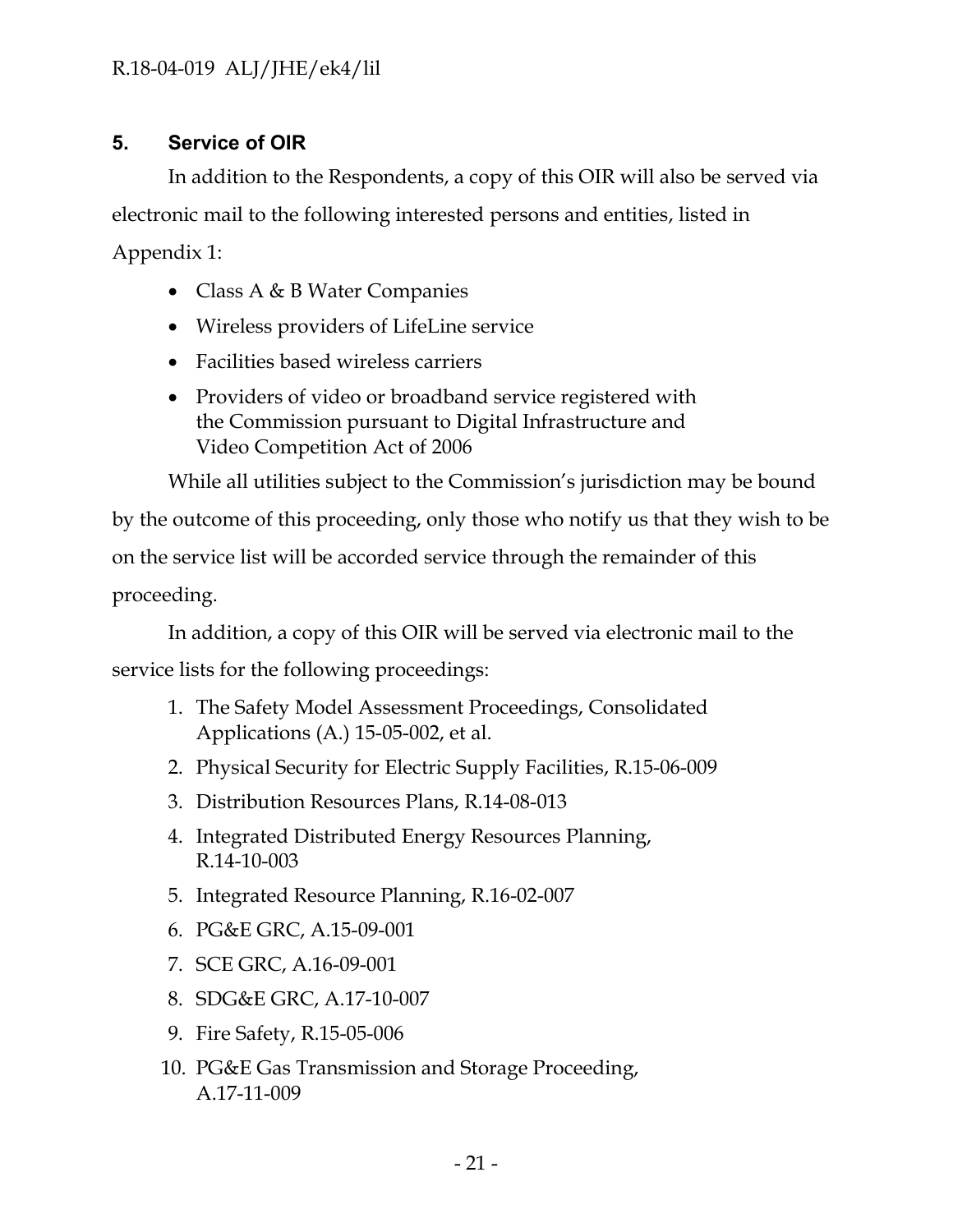11. PG&E Risk Assessment and Mitigation Phase, I.17-11-003 Furthermore, this OIR will be served via electronic mail on the following state agencies:

- 12. Governor's Office of Planning and Research
- 13. California Governor's Office of Emergency Services
- 14. California Energy Commission
- 15. California Natural Resources Agency
- 16. California Department of Forestry and Fire Protection

Service of this rulemaking does not confer party status or place a person or organization that has received such service on the service list for this proceeding, except that Respondents are automatically parties. Persons or entities that file comments on the Rulemaking will be conferred party status. To be placed on the service list, persons or entities should follow the instructions below.

E-mail communication about this OIR proceeding should include, at a minimum, the following information on the subject line of the e-mail: R.18-04-019 – Climate Change Adaptation Rulemaking. In addition, the party sending the e-mail should briefly describe the attached communication; for example, "Comments." As required by Rule 1.10(e) paper format copies, in addition to electronic copies, shall be served on the assigned ALJ, unless the assigned ALJ directs otherwise in a future ruling.

#### <span id="page-22-0"></span>**6. Addition to Official Service List**

Addition to the official service list is governed by Rule 1.9(f) of the Commission's Rules of Practice and Procedure.

Any person will be added to the "Information Only" category of the official service list upon request, for electronic service of all documents in the proceeding, and should do so promptly in order to ensure timely service of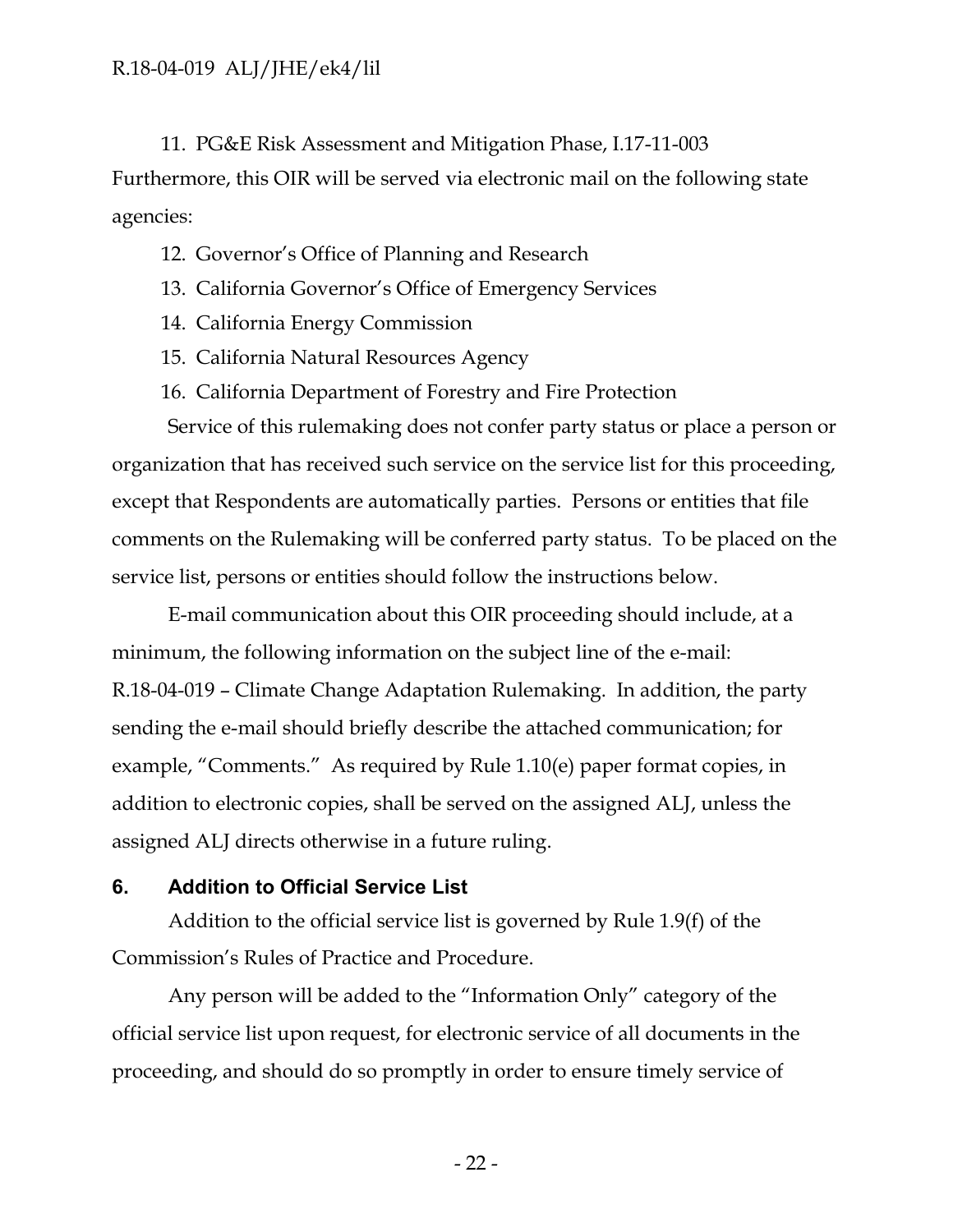comments and other documents and correspondence in the proceeding. (*See* Rule 1.9(f).) The request must be sent to the Process Office by e-mail [\(process\\_office@cpuc.ca.gov\)](mailto:process_office@cpuc.ca.gov) or letter (Process Office, California Public Utilities Commission, 505 Van Ness Avenue, San Francisco, California 94102). Please include the Docket Number of this Rulemaking in the request.

Persons who file responsive comments become parties to the proceeding (*see* Rule 1.4(a)(2)) and will be added to the "Parties" category of the official service list upon such filing. *In order to assure service of comments and other documents and correspondence in advance of obtaining party status, persons should promptly request addition to the "Information Only" category as described above;* they will be removed from that category upon obtaining party status.

### <span id="page-23-0"></span>**7. Public Advisor**

Any person interested in participating in this proceeding who is unfamiliar with the Commission's procedures may obtain more information by visiting the Commission's website at [http://consumers.cpuc.ca.gov/pao,](http://consumers.cpuc.ca.gov/pao) by calling the Commission's Public Advisor at 866-849-8390 or 415-703-2074 or 866-836-7825 (TTY)), or by e-mailing the Public Advisor at [public.advisor@cpuc.ca.gov.](mailto:public.advisor@cpuc.ca.gov)

#### <span id="page-23-1"></span>**8. Intervenor Compensation**

In accordance with Pub. Util. Code § 1804(a)(1) and Rule 17.1, a customer who intends to seek an award of compensation must file and serve a notice of intent to claim compensation no later than 30 days after the date of the prehearing conference or as otherwise directed by the assigned Commissioner or ALJ.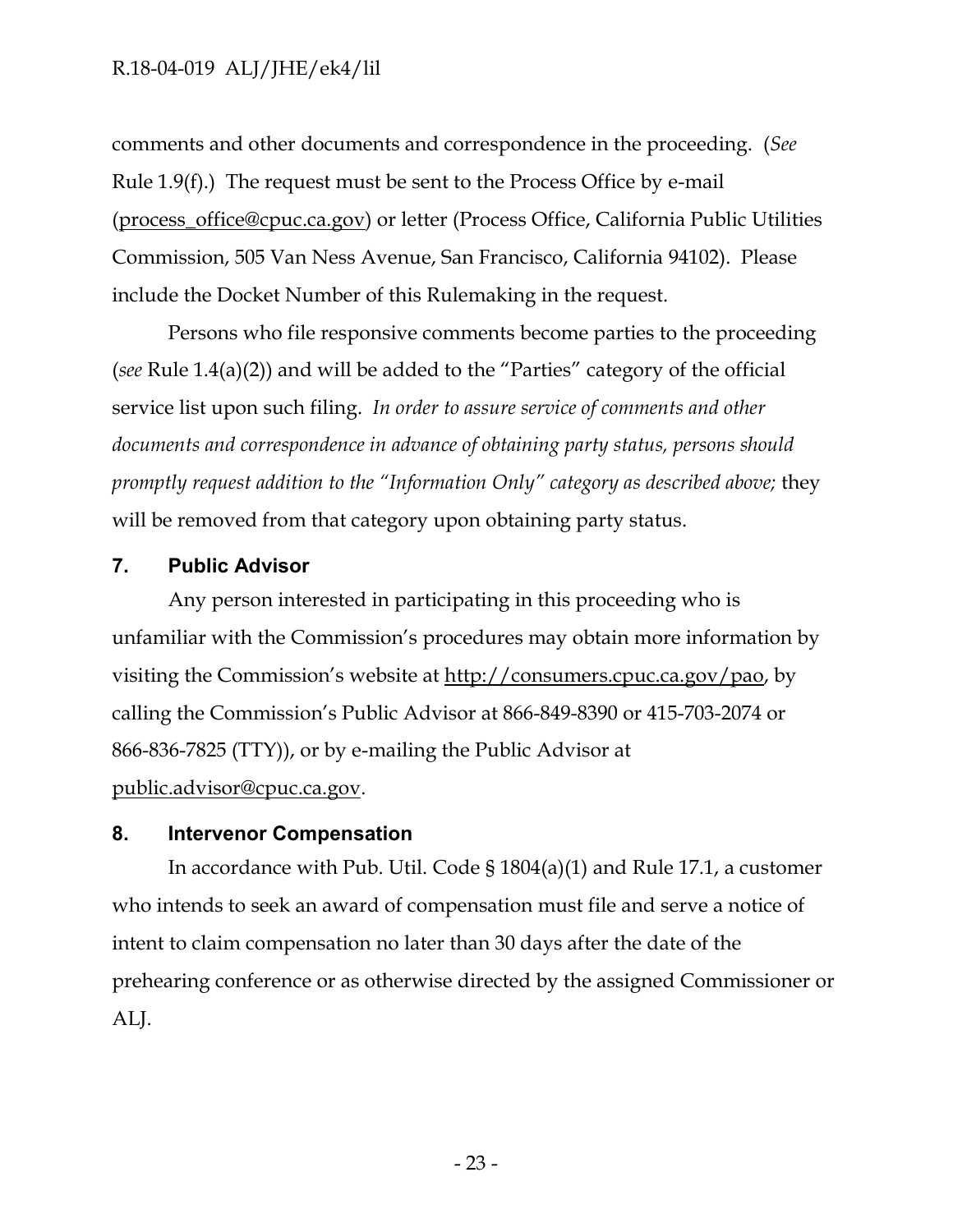### **ORDER**

#### Therefore, **IT IS ORDERED** that:

1. The Commission institutes this Rulemaking on its own motion to consider strategies to integrate climate change adaptation standards and related matters.

2. The assigned Commissioner may refine the scope of this proceeding.

3. The following California investor-owned electric and natural gas utilities are named as respondents to Phase 1 of this Rulemaking: Pacific Gas and Electric Company, Southern California Edison Company, San Diego Gas & Electric Company, Southern California Gas Company, PacifiCorp, Liberty Utilities (CalPeco Electric) LLC, Bear Valley Electric Service, Southwest Gas, Alpine Natural Gas Operating Company, Lodi Gas Storage, Wild Goose Storage, Central Valley Storage, and Gill Ranch Storage.

4. California investor-owned telecommunications and water utilities are invited, but not required, to participate in Phase 1.

5. Respondents shall file and serve preliminary information and respond to the questions herein within 30 days of the mailing date of this Rulemaking.

6. Any person may file comments on the preliminary scope and questions contained in this Rulemaking within 30 days of the mailing date of this Rulemaking.

7. The preliminary schedule for this proceeding is set forth in Section 3.3 herein. The assigned Commissioner or the Assigned Administrative Law Judge may modify the proceeding schedule for the reasonable, efficient and orderly conduct of this proceeding.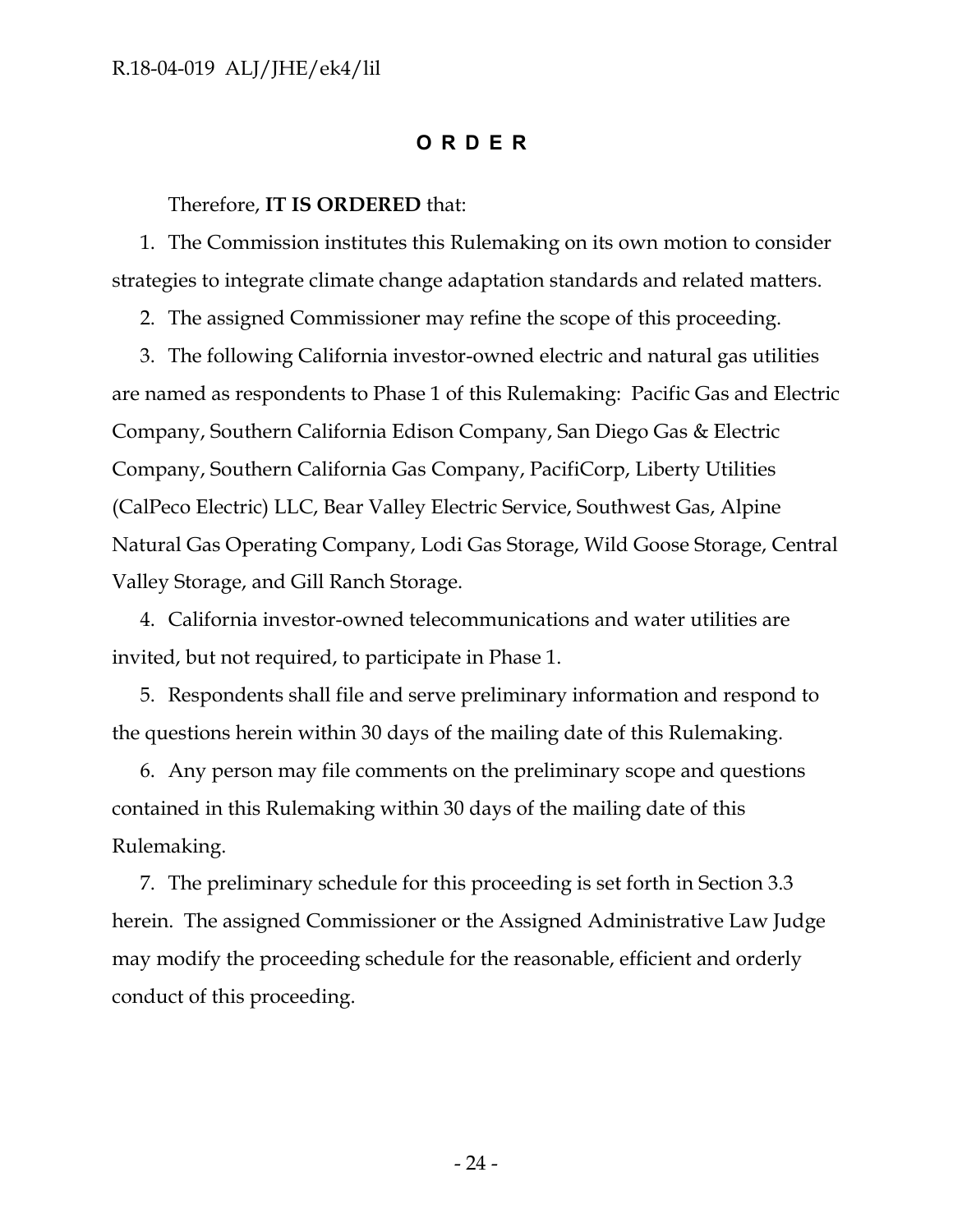8. The preliminary category of this proceeding is quasi-legislative as that term is defined in Rule 1.3(d) of the Commission's Rules of Practice and Procedure.

9. The preliminary determination is that there is no need for evidentiary hearing in this Rulemaking proceeding. The deadline in this Rulemaking to file and serve notices of intent to claim intervenor compensation is 30 days after the date of the prehearing conference or as otherwise directed by the assigned Commissioner or the assigned Administrative Law Judge.

10. The Executive Director shall cause this Order Instituting Rulemaking to be served on the Respondents.

11. The Executive Director shall cause this Order Instituting Rulemaking to be served on the Class A & B Water Companies, as well as on the entities listed in Appendix 1, including the Communications Carriers of Last Resort, wireless providers of LifeLine service, certain facilities-based wireless carriers, and providers of video or broadband service registered with the Commission pursuant to Digital Infrastructure and Video Competition Act of 2006.

12. The Executive Director shall cause this Order Instituting Rulemaking to be served on the following service lists of the following proceedings: Safety Model Assessment Proceedings, consolidated Applications (A.) 15-05-002 et al.; Physical Security for Electric Supply Facilities, Rulemaking (R.) 15-06-009; Distribution Resources Plans, R.14-08-013; Integrated Distributed Energy Resources Planning, R.14-10-003; Integrated Resource Planning, R.16-02-007; Pacific Gas and Electric Company (PG&E) General Rate Case, A.15-09-001; Southern California Edison Company General Rate Case, A.16-09-001; San Diego & Electric Company General Rate Case, A.17-10-007; Fire Safety, R.15-05-006; PG&E Gas Transmission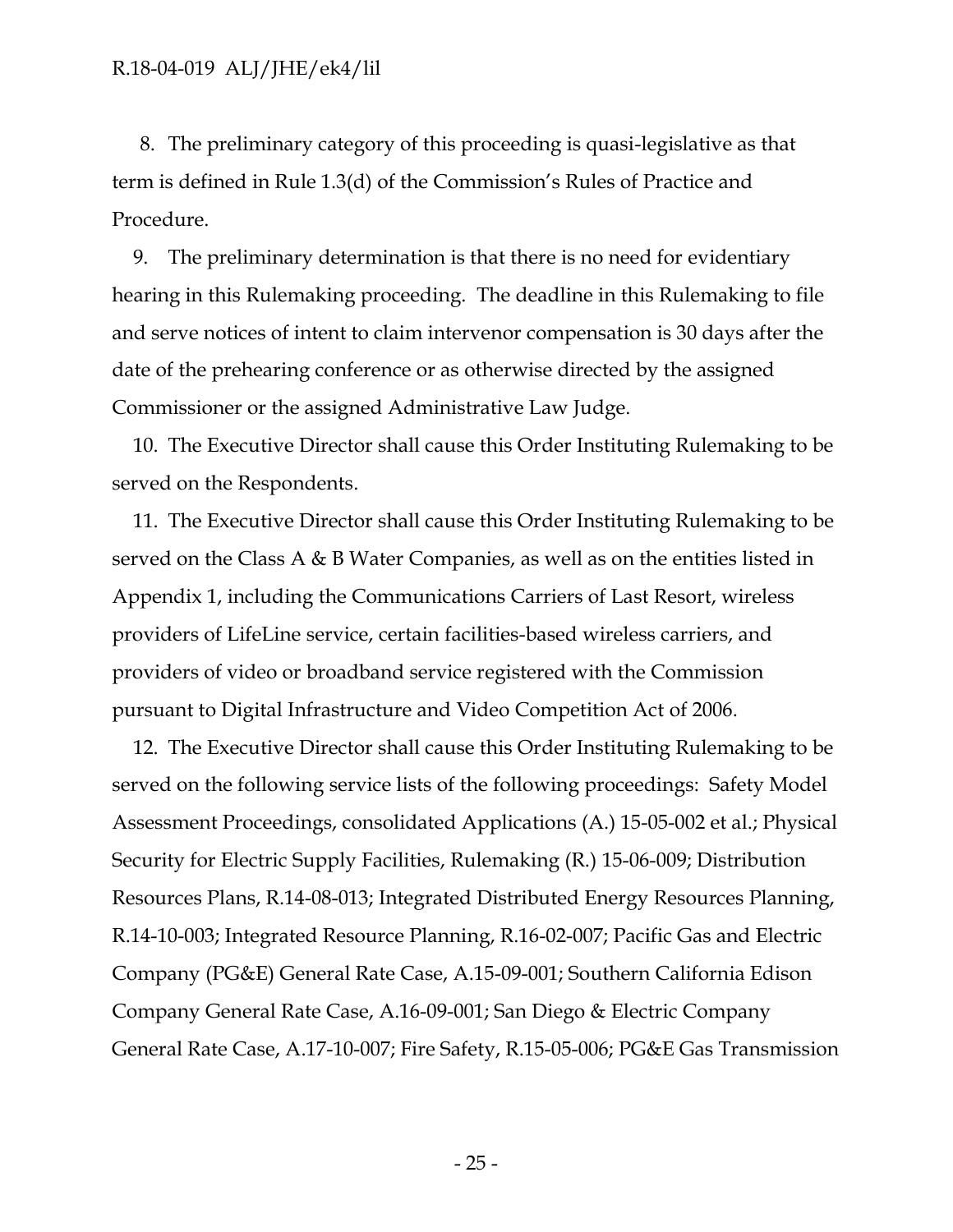and Storage Proceeding, A.17-11-009; and PG&E Risk Assessment and Mitigation Phase, Investigation 17-11-003.

13. The Executive Director shall cause this Order Instituting Rulemaking to be sent via electronic mail to the following organizations: Governor's Office of Planning and Research, California Governor's Office of Emergency Services, California Energy Commission, California Natural Resources Agency, and the California Department of Forestry and Fire Protection.

14. This order is effective today.

Dated April 26, 2018, at San Francisco, California.

MICHAEL PICKER President CARLA J. PETERMAN LIANE M. RANDOLPH MARTHA GUZMAN ACEVES CLIFFORD RECHTSCHAFFEN Commissioners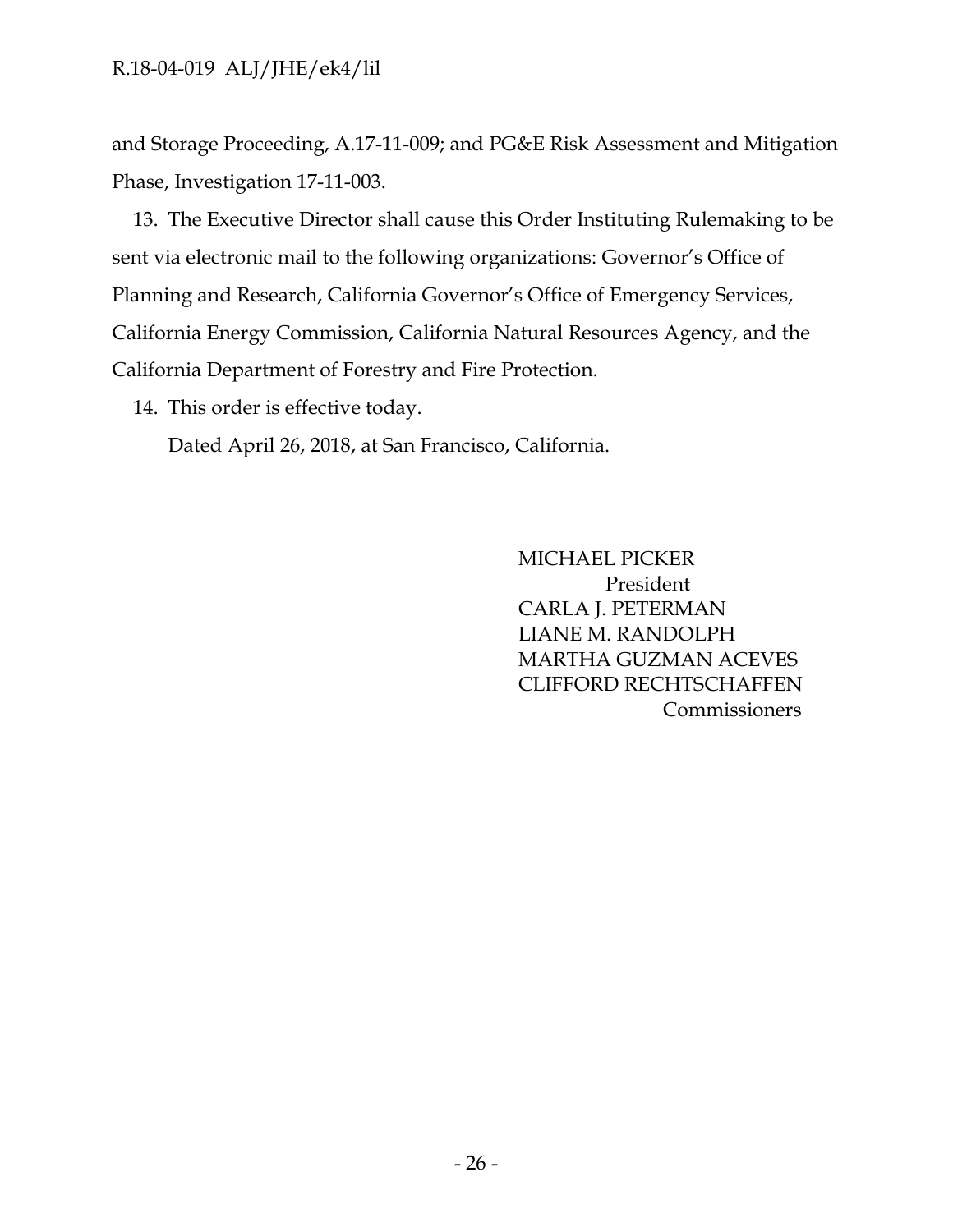## **Appendix 1**

**Communications Carriers of Last Resort:** Pacific Bell Telephone Company dba AT&T California Frontier Communications of California MCImetro Access Transmission Services, LLC Calaveras Telephone Company California-Oregon Telephone Company Ducor Telephone Company Foresthill Telephone Company Happy Valley Telephone Company Hornitos Telephone Company Kerman Telephone Company Pinnacles Telephone Company The Ponderosa Telephone Company Sierra Telephone Company Siskiyou Telephone Company The Volcano Telephone Company Winterhaven Telephone Company

### **Facilities Based Wireless Carriers:**

Cellco Partnership GTE Mobilnet of Ca., Ltd. Ptnrshp Los Angeles Smsa Limited Partnership Sacramento Valley Ltd. Partnership Fresno Msa Ltd. Partnership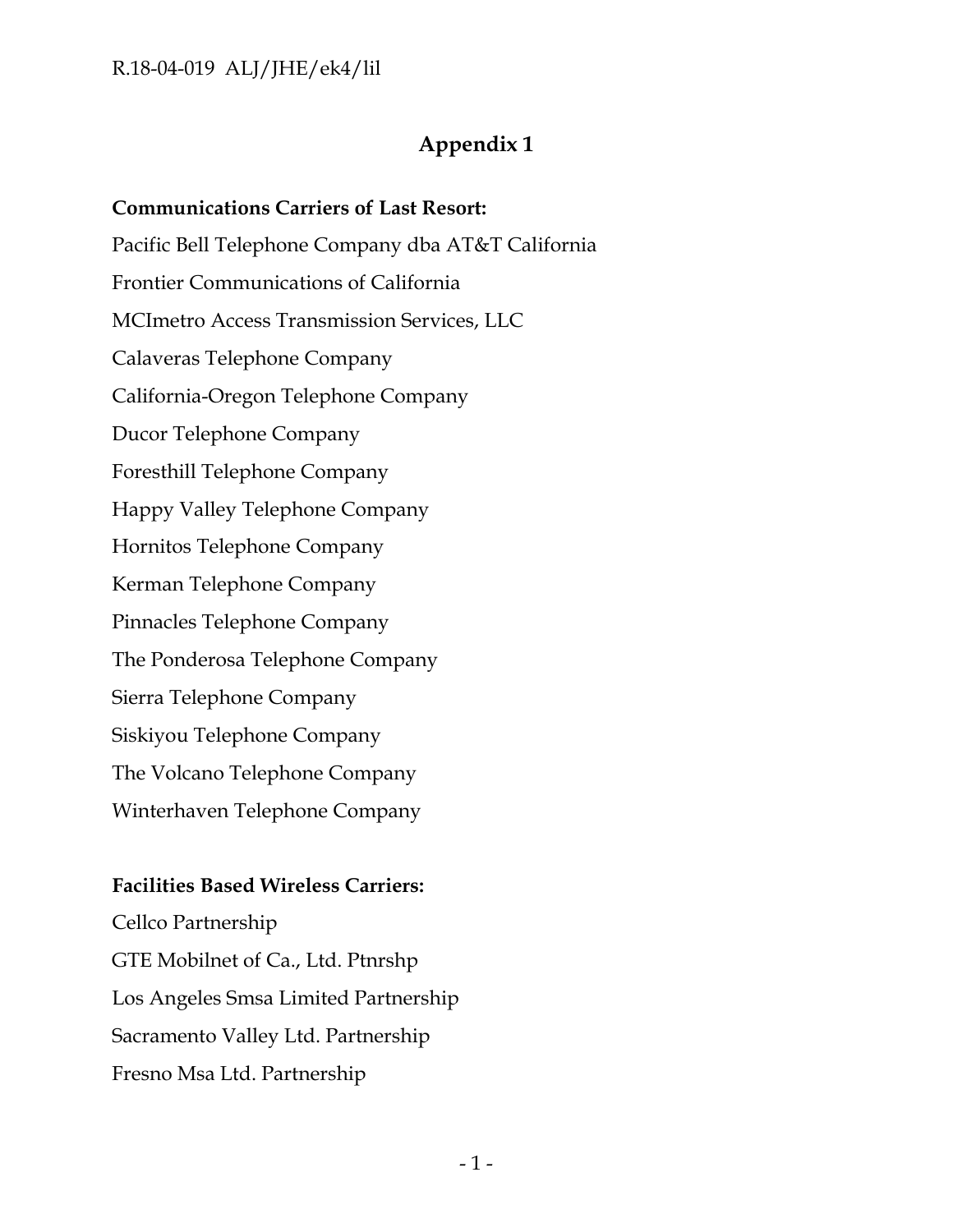AirTouch Cellular Santa Barbara Cellular Systems, Ltd. AT&T Mobility Wireless Operations Holdings Alltel Communications, LLC Pinnacles Cellular Inc. Verizon Wireless (VZW) LLC Modoc RSA Limited Partnership California Rsa No. 4 Ltd. Partnership United States Cellular Corporation T-Mobile West LLC New Cingular Wireless Pcs, LLC Metropcs California, LLC Accessible Wireless, LLC Onvoy Spectrum, LLC Redding MSA Limited Partnership

## **State Video Franchise Holders:**

Frontier

AT&T

Cox Communications

Charter Communications and its subsidiaries ( CCO SoCal I and II, Falcon Cable

Systems, Falcon Telecable, Time Warner Cable Pacific West, Bright House

Networks)

Northland Cable Television

Comcast

Baldwin County Internet/DSSI Service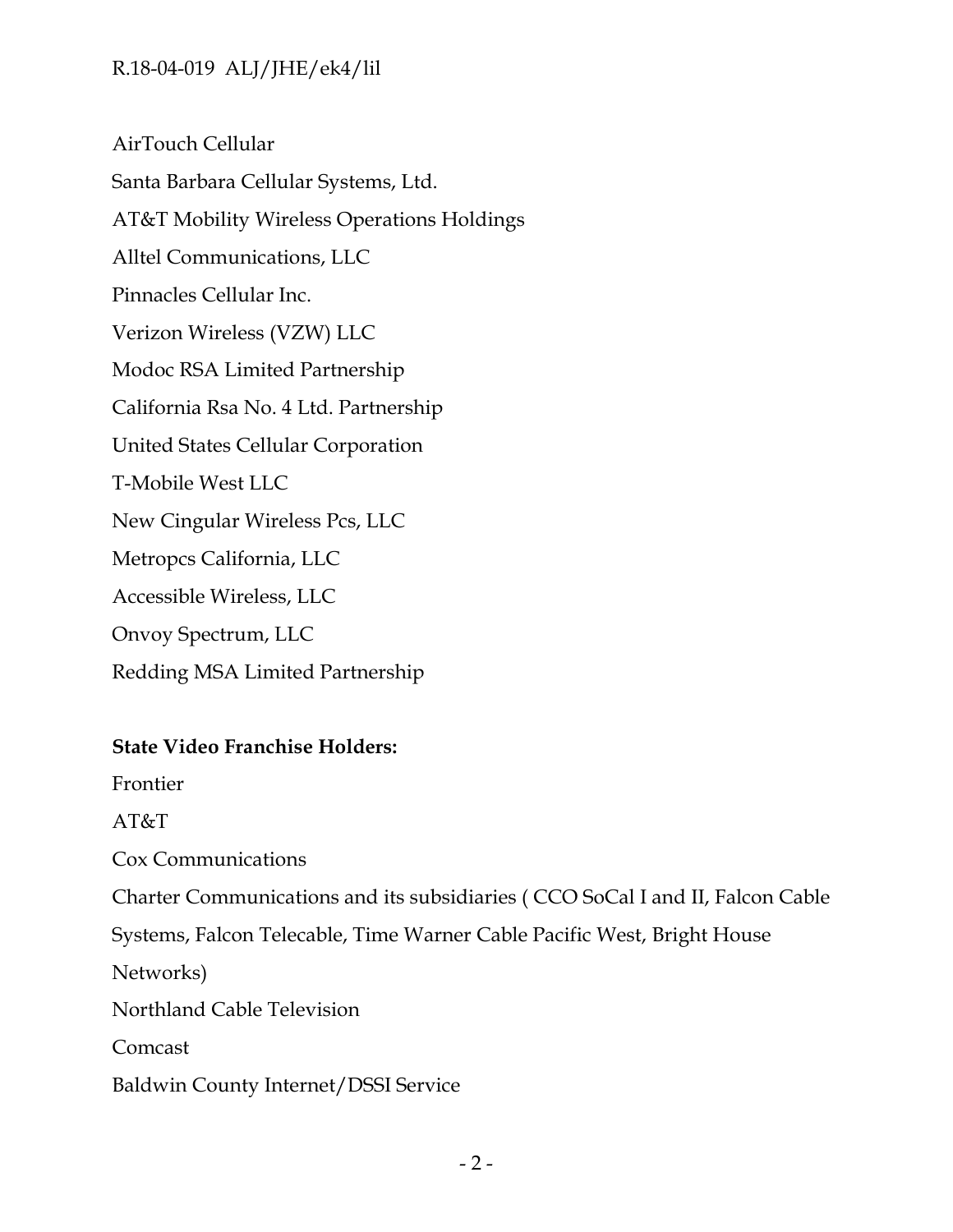Calaveras Cablevision

USA Communications

Astound Broadband

SureWest Televideo

Redwood IPTV

Mediacom

Suddenlink and its subsidiaries (Cequel III Communications I, NPG Cable,

Cebridge Acquisition)

Greenfield Communications

CalNeva Broadband

Horizon Cable TV

Media 3 Communications

Google Fiber California

Sonic Telecom

Access Cable Corporation

Lone Pine Television

Sierra Television

Golden Valley Cable & Communications

Orion Broadband

Velocity Communications

Inyo Networks

Giggle Fiber

Race TV

The City of Beverly Hills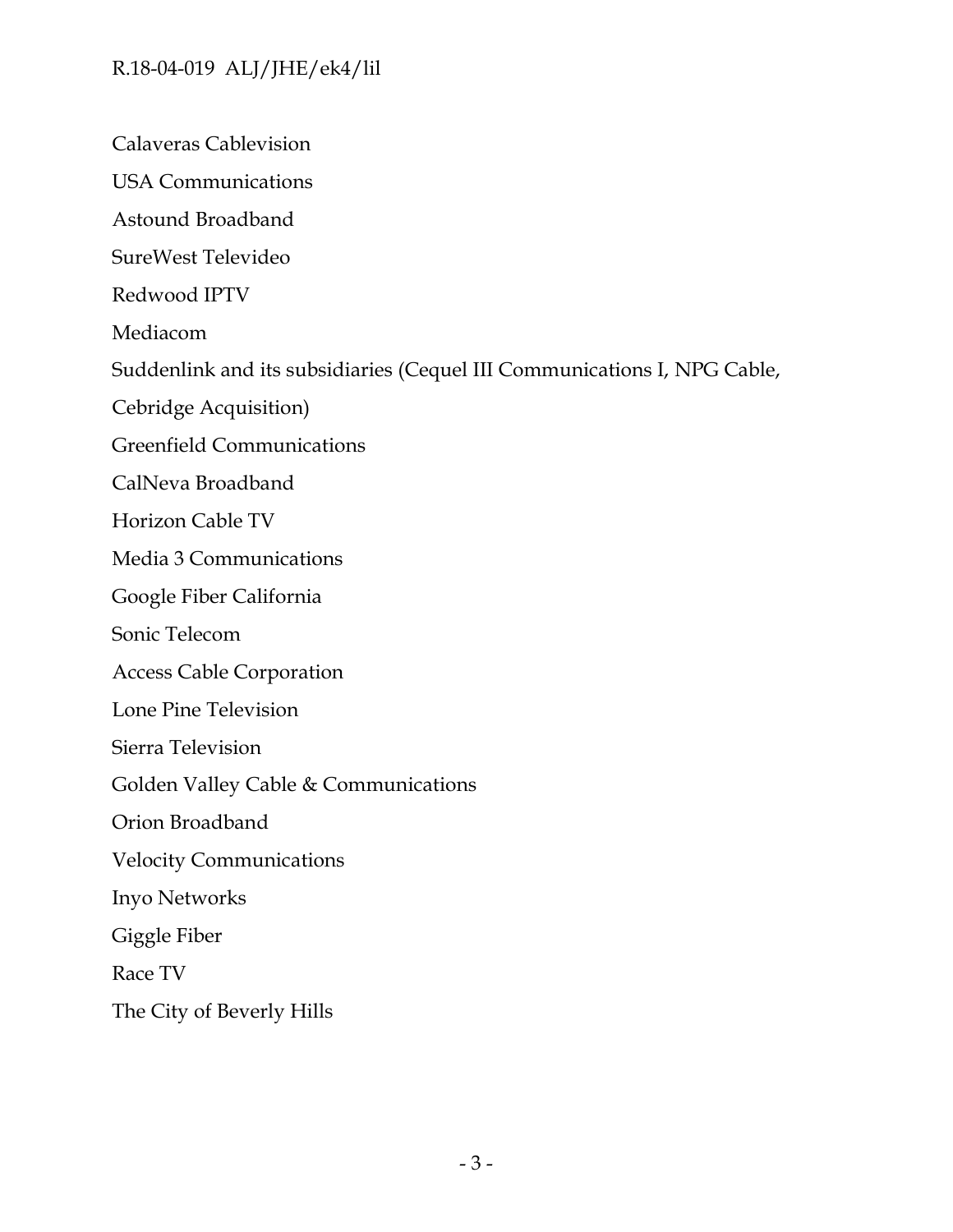## **Wireless Providers of LifeLine Service:**

AirVoice

Amerimex

Assurance Wireless

Boomerang

Global Connection

i-Wireless

Tag Mobile

Telrite

Telscape Wireless dba TruConnect

TracFone

Blue Jay Wireless

## **Class A & B Water Utilities:**

Alisal Water Corporation Bakman Water Company California Water Service Company California American Water Company Del Oro Water Company East Pasadena Water Company Fruitridge Vista Water Company Golden State Water Company Great Oaks Water Company Liberty Utilities (Apple Valley Ranchos Water, and Park Water) San Jose Water Company San Gabriel Valley Water Company